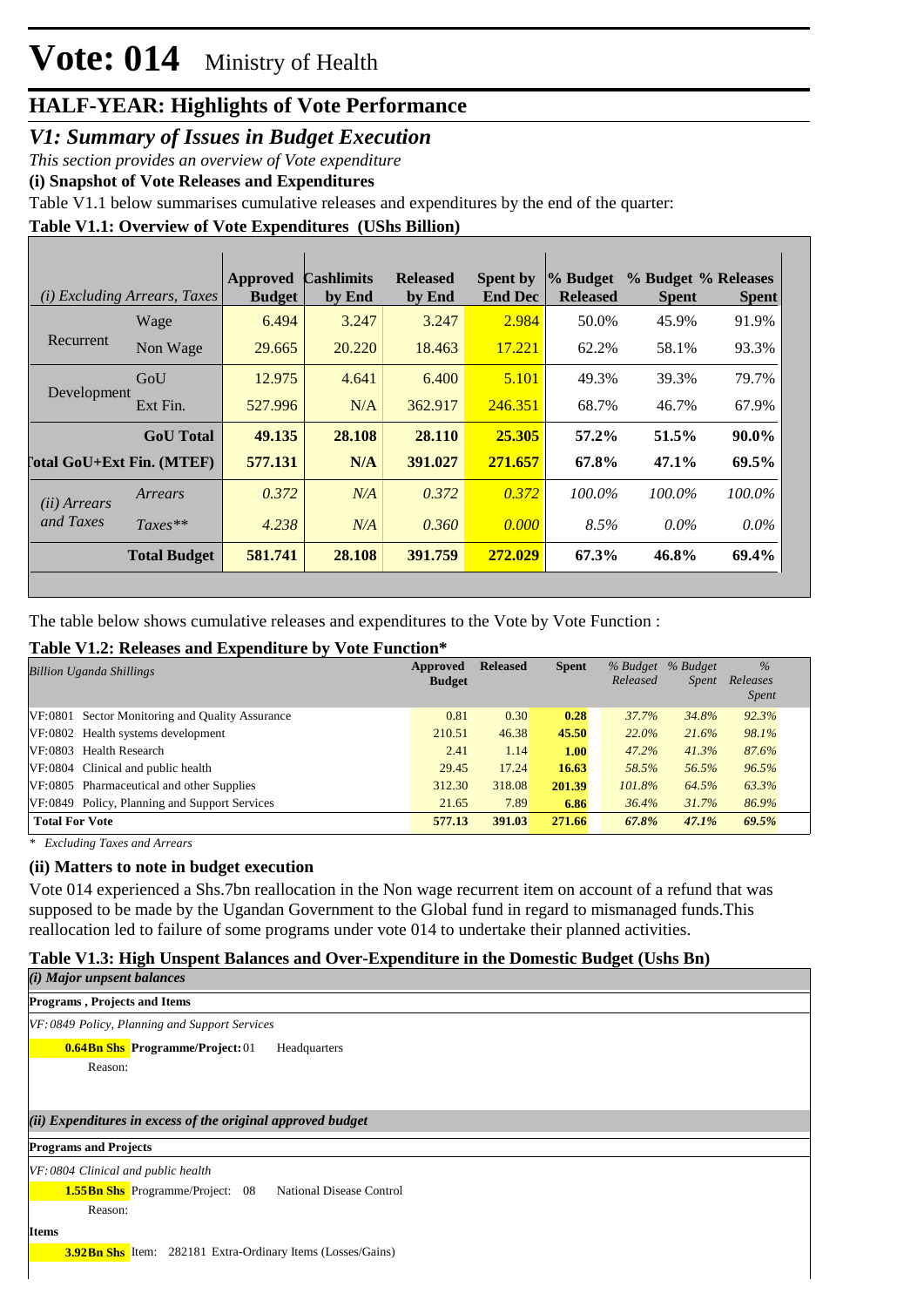### **HALF-YEAR: Highlights of Vote Performance**

Reason:

**1.77Bn Shs** Item: 224001 Medical and Agricultural supplies Reason:

*\* Excluding Taxes and Arrears*

## *V2: Performance Highlights*

*This section provides highlights of output performance, focusing on key outputs and actions impelemented to improve section performance.*

### **Table V2.1: Key Vote Output Indicators and Expenditures\***

| Vote, Vote Function<br><b>Key Output</b>                                                      | <b>Approved Budget and</b><br><b>Planned outputs</b>                                                                                                                       |         | <b>Cumulative Expenditure</b><br>and Performance                                                                                                                                                                                                                                                | <b>Status and Reasons for any</b><br><b>Variation from Plans</b>                                       |       |
|-----------------------------------------------------------------------------------------------|----------------------------------------------------------------------------------------------------------------------------------------------------------------------------|---------|-------------------------------------------------------------------------------------------------------------------------------------------------------------------------------------------------------------------------------------------------------------------------------------------------|--------------------------------------------------------------------------------------------------------|-------|
| Vote Function: 0801 Sector Monitoring and Quality Assurance                                   |                                                                                                                                                                            |         |                                                                                                                                                                                                                                                                                                 |                                                                                                        |       |
| <b>Output: 080103</b>                                                                         |                                                                                                                                                                            |         | Support supervision provided to Local Governments and referral hospitals                                                                                                                                                                                                                        |                                                                                                        |       |
| Description of Performance: 2 Support supervision visits per 1 Support supervision visits per | district conducted                                                                                                                                                         |         | district conducted                                                                                                                                                                                                                                                                              |                                                                                                        |       |
| <b>Output Cost:</b>                                                                           | UShs Bn:                                                                                                                                                                   | 0.392   | UShs Bn:                                                                                                                                                                                                                                                                                        | 0.135 % Budget Spent:                                                                                  | 34.3% |
| <b>Output: 080104</b>                                                                         | <b>Standards and guidelines developed</b>                                                                                                                                  |         |                                                                                                                                                                                                                                                                                                 |                                                                                                        |       |
| Description of Performance: Develop and Print 10,000                                          | copies of the support<br>supervision strategy.<br>Update and translate patient<br>charter into local language                                                              |         | Development of Client charters No variance from plan<br>for the 8 regional referral<br>hospitals; the key client charter<br>messages and guiding notes for<br>developing client charters was<br>all finalised.                                                                                  |                                                                                                        |       |
| <b>Output Cost:</b>                                                                           | UShs Bn:                                                                                                                                                                   | 0.112   | UShs Bn:                                                                                                                                                                                                                                                                                        | 0.039 % Budget Spent:                                                                                  | 34.8% |
| <b>Vote Function Cost</b><br>Vote Function: 0802 Health systems development                   | <b>UShs Bn:</b>                                                                                                                                                            |         | $0.805$ UShs Bn:                                                                                                                                                                                                                                                                                | 0.281 % Budget Spent:                                                                                  | 34.8% |
| <b>Output: 080280</b>                                                                         | <b>Hospital Construction/rehabilitation</b>                                                                                                                                |         |                                                                                                                                                                                                                                                                                                 |                                                                                                        |       |
| Description of Performance: Construction works will be                                        | undertaken in kawolo,<br>kawempe and kiruddu and                                                                                                                           |         | Construction works in kawolo,<br>kawempe and kiruddu hospitals<br>are on going with ADB<br>Moroto22hospitals rehabilitated support.Construction work for<br>kawempe hospital is at the 10th<br>slab out of 11 levels while the<br>construction work at kirudu is at<br>level 9 out of 11 levels | Construction works for Kawolo<br>hospital have not commenced,<br>awaiting Spanish Debt swap<br>funds.  |       |
| <b>Output Cost:</b>                                                                           | <b>UShs Bn:</b>                                                                                                                                                            | 192.550 | UShs Bn:                                                                                                                                                                                                                                                                                        | 0.000 % Budget Spent:                                                                                  | 0.0%  |
| <b>Vote Function Cost</b>                                                                     | <b>UShs Bn:</b>                                                                                                                                                            |         | 210.511 UShs Bn:                                                                                                                                                                                                                                                                                | 45.501 % Budget Spent:                                                                                 | 21.6% |
| <b>Vote Function: 0803 Health Research</b>                                                    |                                                                                                                                                                            |         |                                                                                                                                                                                                                                                                                                 |                                                                                                        |       |
| <b>Output: 080303</b>                                                                         | <b>Research coordination</b>                                                                                                                                               |         |                                                                                                                                                                                                                                                                                                 |                                                                                                        |       |
| Description of Performance: Implement the strategic Plan for Strategic Plan for research      | research Institutions. This<br>includes identification of<br>research priorities, production<br>of research policies and<br>guidelines and carrying out<br>health research |         | Institutions still under design.                                                                                                                                                                                                                                                                | The research institutions still<br>have a challenge of inadequate<br>funds to under take this activity |       |
| <b>Output Cost:</b>                                                                           | UShs Bn:                                                                                                                                                                   | 0.952   | UShs Bn:                                                                                                                                                                                                                                                                                        | 0.419 % Budget Spent:                                                                                  | 44.1% |
| <b>Vote Function Cost</b>                                                                     | <b>UShs Bn:</b>                                                                                                                                                            |         | 2.413 UShs Bn:                                                                                                                                                                                                                                                                                  | 0.997 % Budget Spent:                                                                                  | 41.3% |
| Vote Function: 0804 Clinical and public health                                                |                                                                                                                                                                            |         |                                                                                                                                                                                                                                                                                                 |                                                                                                        |       |
|                                                                                               |                                                                                                                                                                            |         |                                                                                                                                                                                                                                                                                                 |                                                                                                        |       |
| <b>Output: 080401</b>                                                                         |                                                                                                                                                                            |         | Community health services provided (control of communicable and non communicable diseases)                                                                                                                                                                                                      |                                                                                                        |       |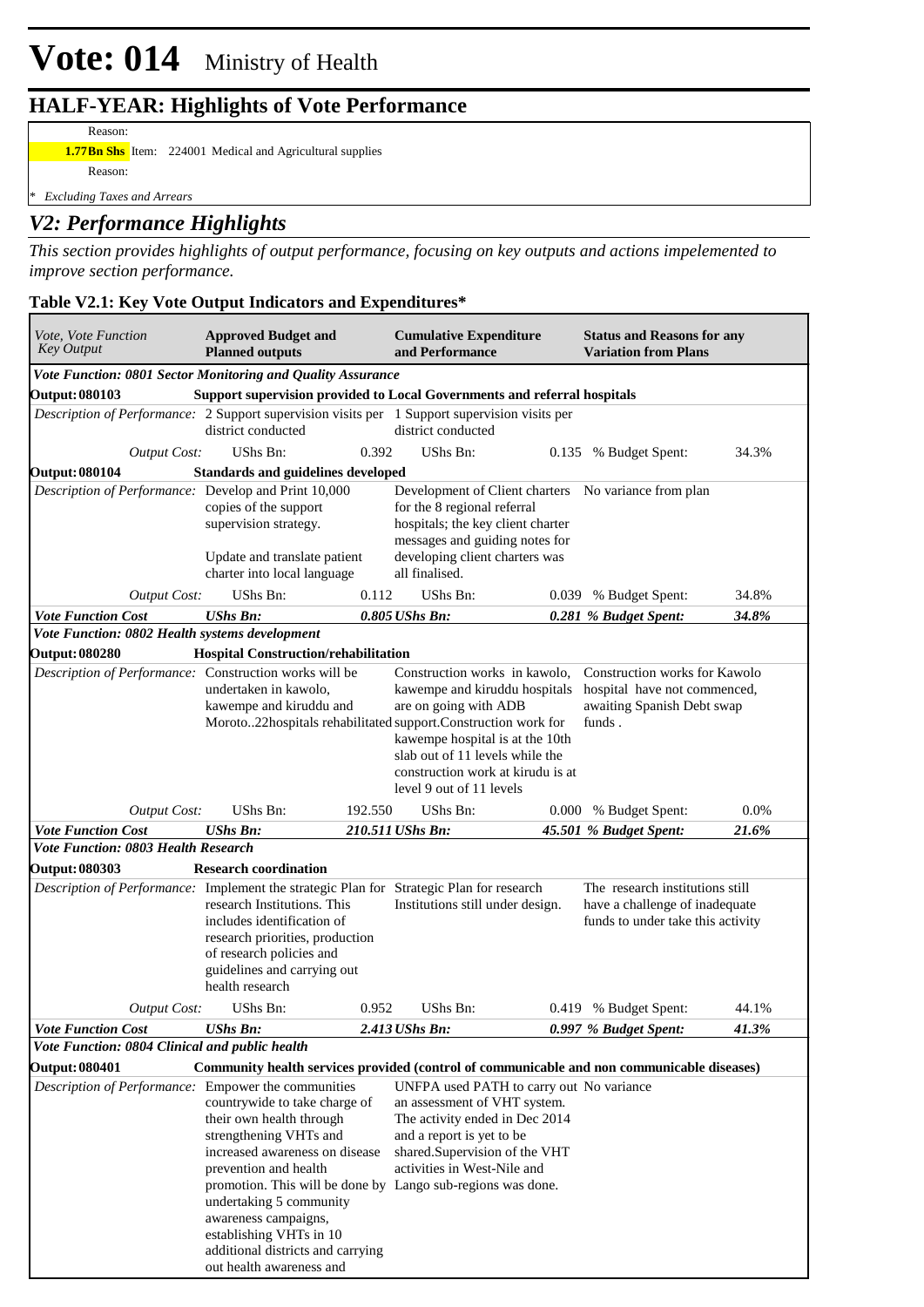| Vote, Vote Function<br><b>Key Output</b>                                                          | <b>Approved Budget and</b><br><b>Planned outputs</b>                                                                                                                                                                                                                                                                                                                                                                                                                                                                                                                                          | <b>Cumulative Expenditure</b><br>and Performance                                                                                                                                                                                                                                                                                                                                                                                                                               | <b>Status and Reasons for any</b><br><b>Variation from Plans</b> |
|---------------------------------------------------------------------------------------------------|-----------------------------------------------------------------------------------------------------------------------------------------------------------------------------------------------------------------------------------------------------------------------------------------------------------------------------------------------------------------------------------------------------------------------------------------------------------------------------------------------------------------------------------------------------------------------------------------------|--------------------------------------------------------------------------------------------------------------------------------------------------------------------------------------------------------------------------------------------------------------------------------------------------------------------------------------------------------------------------------------------------------------------------------------------------------------------------------|------------------------------------------------------------------|
|                                                                                                   | sensitisation in 85 districts.                                                                                                                                                                                                                                                                                                                                                                                                                                                                                                                                                                |                                                                                                                                                                                                                                                                                                                                                                                                                                                                                |                                                                  |
| <b>Output Cost:</b>                                                                               | UShs Bn:                                                                                                                                                                                                                                                                                                                                                                                                                                                                                                                                                                                      | 6.702<br>UShs Bn:                                                                                                                                                                                                                                                                                                                                                                                                                                                              | 16.2%<br>1.084 % Budget Spent:                                   |
| <b>Output: 080402</b>                                                                             |                                                                                                                                                                                                                                                                                                                                                                                                                                                                                                                                                                                               | Clinical health services provided (infrastructure, pharmaceutical, integrated curative)                                                                                                                                                                                                                                                                                                                                                                                        |                                                                  |
|                                                                                                   | maternal health implemented<br>countrywide. Policies,<br>guidelines and standards for<br>health infrastructure,<br>pharmaceutical and curative<br>services implemented and<br>monitored countrywide.<br>Quarterly reports on the status<br>and performance of health<br>infrastructure and quality of<br>pharmaceutical and curative<br>services in the country<br>produced. Health workers<br>trained in different health<br>service modalities countrywide.<br>Public health emergencies<br>responded to. Pharmaceutical<br>supply chain management and<br>curative services implementation | Description of Performance: Components of the roadmap for As part of the implementation of Activities are on going as<br>the roadmap; There was<br>capacity building in EMoC and<br>new born care in the districts of<br>Shema, Masindi, Palisa and<br>Kabale. Health Workers were<br>trained on Hepatitis E in Napak<br>district. Fistula repair camps<br>were undertaken in Mulago,<br>Jinja, Mbale, Mbarara, Gulu.<br>Moroto, Lira, Mubende, Hoima<br>and Virika Hospitals. | planned                                                          |
| Performance Indicators:                                                                           |                                                                                                                                                                                                                                                                                                                                                                                                                                                                                                                                                                                               |                                                                                                                                                                                                                                                                                                                                                                                                                                                                                |                                                                  |
| No. of health students<br>accessing distance education<br>courses                                 | 100                                                                                                                                                                                                                                                                                                                                                                                                                                                                                                                                                                                           | 40                                                                                                                                                                                                                                                                                                                                                                                                                                                                             |                                                                  |
| No. and proportion of health<br>workers given<br>scholarships/bursaries for<br>further training** | 200                                                                                                                                                                                                                                                                                                                                                                                                                                                                                                                                                                                           | $\boldsymbol{0}$                                                                                                                                                                                                                                                                                                                                                                                                                                                               |                                                                  |
| No of support supervision<br>visits to Regional Referral<br>Hospitals conducted                   | 14                                                                                                                                                                                                                                                                                                                                                                                                                                                                                                                                                                                            | $\boldsymbol{0}$                                                                                                                                                                                                                                                                                                                                                                                                                                                               |                                                                  |
| Couple Years of Protection**                                                                      | 3,640,000                                                                                                                                                                                                                                                                                                                                                                                                                                                                                                                                                                                     | 1000                                                                                                                                                                                                                                                                                                                                                                                                                                                                           |                                                                  |
| <b>Output Cost:</b>                                                                               | UShs Bn:                                                                                                                                                                                                                                                                                                                                                                                                                                                                                                                                                                                      | 1.856<br>UShs Bn:<br>0.734                                                                                                                                                                                                                                                                                                                                                                                                                                                     | 39.6%<br>% Budget Spent:                                         |
| <b>Output: 080403</b>                                                                             |                                                                                                                                                                                                                                                                                                                                                                                                                                                                                                                                                                                               | National endemic and epidemic disease control services provided                                                                                                                                                                                                                                                                                                                                                                                                                |                                                                  |
|                                                                                                   | prevented and controlled<br>wherever they arise, Epidemic<br>preparedness enhanced<br>nationwide, compliance with<br>International Health Regulations Wakiso<br>ensured, programs targeting<br>diseases for eradication and<br>elimination strengthened<br>countrywide.                                                                                                                                                                                                                                                                                                                       | Description of Performance: Endemic and epidemic diseases Rapid / immediate response to<br>PHE was undertaken in 5<br>districts with suspected Marburg<br>outbreak- Kampala, Mpigi,<br>Kasese, Kamwenge and<br>The epidemic task force was key<br>in coordination of Marburg<br>response. Only one case was<br>confirmed. A total of 197<br>contact were followed up for 21<br>days and none of them<br>developed the disease.                                                 | on track                                                         |
| Performance Indicators:                                                                           |                                                                                                                                                                                                                                                                                                                                                                                                                                                                                                                                                                                               |                                                                                                                                                                                                                                                                                                                                                                                                                                                                                |                                                                  |
| No. of weekly surveillance<br>reports released                                                    | 52                                                                                                                                                                                                                                                                                                                                                                                                                                                                                                                                                                                            | 13                                                                                                                                                                                                                                                                                                                                                                                                                                                                             |                                                                  |
| <b>Output Cost:</b>                                                                               | UShs Bn:                                                                                                                                                                                                                                                                                                                                                                                                                                                                                                                                                                                      | UShs Bn:<br>3.359                                                                                                                                                                                                                                                                                                                                                                                                                                                              | 27.3%<br>0.916 % Budget Spent:                                   |
| <b>Output: 080404</b>                                                                             |                                                                                                                                                                                                                                                                                                                                                                                                                                                                                                                                                                                               | Technical support, monitoring and evaluation of service providers and facilities                                                                                                                                                                                                                                                                                                                                                                                               |                                                                  |
|                                                                                                   | supervision conducted in all<br>regional referral hospitals and<br>districts                                                                                                                                                                                                                                                                                                                                                                                                                                                                                                                  | Description of Performance: Integrated and technical support Support supervision visits for<br>Malaria, TB, HIV and<br>onchocerciasis were conducted<br>in all districts.                                                                                                                                                                                                                                                                                                      | NA.                                                              |
| <b>Output Cost:</b>                                                                               | UShs Bn:                                                                                                                                                                                                                                                                                                                                                                                                                                                                                                                                                                                      | UShs Bn:<br>0.382                                                                                                                                                                                                                                                                                                                                                                                                                                                              | 41.0%<br>0.157 % Budget Spent:                                   |
| <b>Output: 080405</b>                                                                             | <b>Immunisation services provided</b>                                                                                                                                                                                                                                                                                                                                                                                                                                                                                                                                                         |                                                                                                                                                                                                                                                                                                                                                                                                                                                                                |                                                                  |
|                                                                                                   | Description of Performance: The population countrywide is                                                                                                                                                                                                                                                                                                                                                                                                                                                                                                                                     | Two technical meeting for the                                                                                                                                                                                                                                                                                                                                                                                                                                                  | Measles campaign to take place                                   |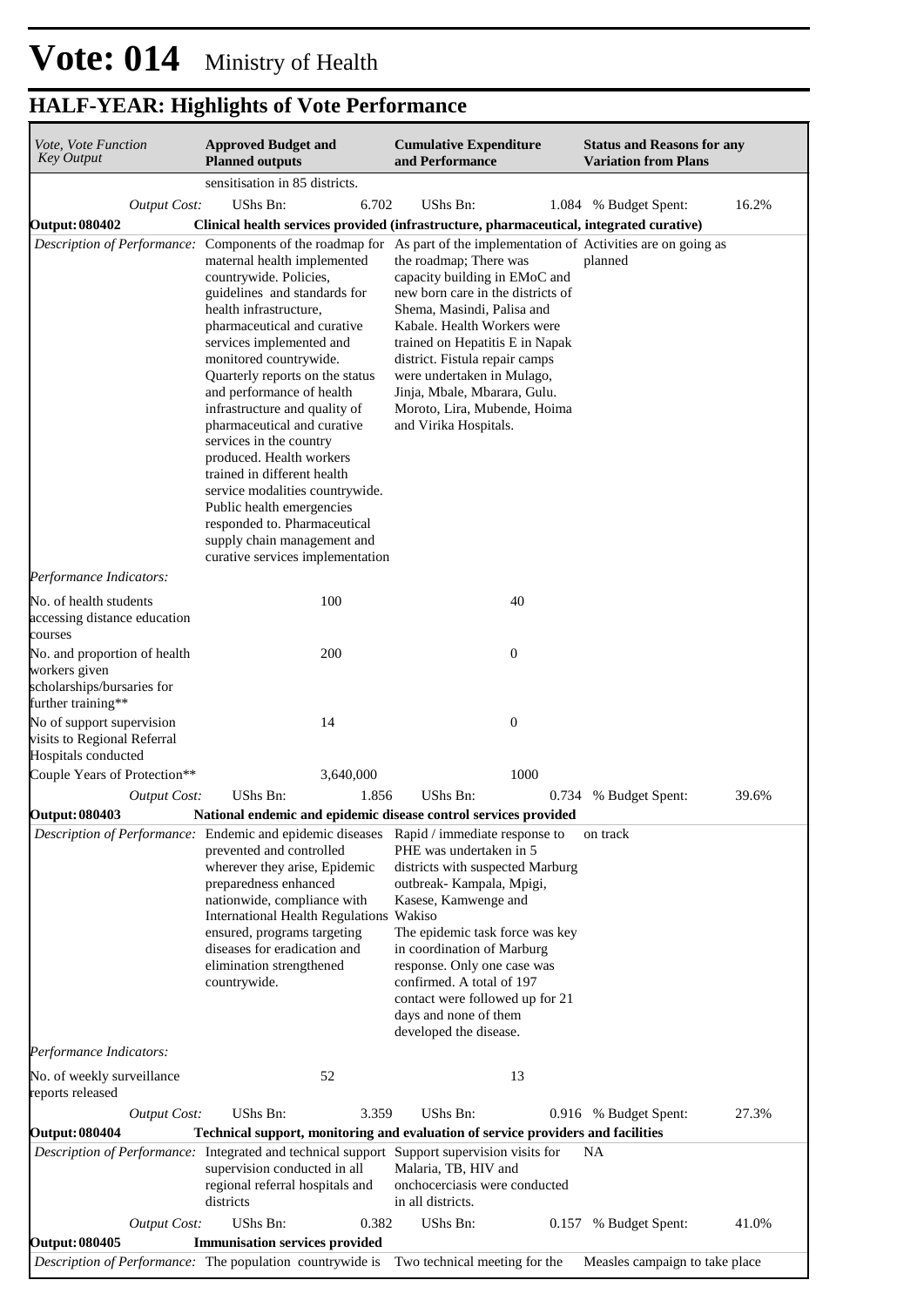| Vote, Vote Function                                                                                              | <b>Approved Budget and</b>                                                                                                                   |         | <b>Cumulative Expenditure</b>                                                                                                                                                                                                                                                                                                                                                                                                                                                |                  | <b>Status and Reasons for any</b> |       |
|------------------------------------------------------------------------------------------------------------------|----------------------------------------------------------------------------------------------------------------------------------------------|---------|------------------------------------------------------------------------------------------------------------------------------------------------------------------------------------------------------------------------------------------------------------------------------------------------------------------------------------------------------------------------------------------------------------------------------------------------------------------------------|------------------|-----------------------------------|-------|
| <b>Key Output</b>                                                                                                | <b>Planned outputs</b>                                                                                                                       |         | and Performance                                                                                                                                                                                                                                                                                                                                                                                                                                                              |                  | <b>Variation from Plans</b>       |       |
|                                                                                                                  | protected against life threatening Expended Program on<br>immunisable diseases as<br>indicated below                                         |         | Immunization (EPI) were held<br>and 28 districts were supervised<br>for EPI activities. Effective<br>Vaccine Management<br>Assessment (EVMA) was done<br>through training of field<br>assessors and actual assessment<br>through administration of a<br>questionnaire in selected<br>districts. In addition country<br>wide Cold chain maintenance<br>was carried out and regional EPI<br>feedback meetings were held.<br>To further strengthen the<br>immunization services |                  | next FY.                          |       |
| Performance Indicators:                                                                                          |                                                                                                                                              |         |                                                                                                                                                                                                                                                                                                                                                                                                                                                                              |                  |                                   |       |
| No. of mass measles<br>campains carried<br>out**(rounds made)                                                    | 1                                                                                                                                            |         |                                                                                                                                                                                                                                                                                                                                                                                                                                                                              | $\boldsymbol{0}$ |                                   |       |
| <b>Output Cost:</b>                                                                                              | UShs Bn:                                                                                                                                     | 0.860   | UShs Bn:                                                                                                                                                                                                                                                                                                                                                                                                                                                                     |                  | 0.245 % Budget Spent:             | 28.5% |
| <b>Output: 080408</b>                                                                                            | Photo-biological Control of Malaria                                                                                                          |         |                                                                                                                                                                                                                                                                                                                                                                                                                                                                              |                  |                                   |       |
| Description of Performance:                                                                                      |                                                                                                                                              |         | NA.                                                                                                                                                                                                                                                                                                                                                                                                                                                                          |                  | NA                                |       |
| <b>Output Cost:</b><br><b>Output: 080409</b>                                                                     | UShs Bn:<br><b>Indoor Residual Spraying (IRS) services provided</b>                                                                          | 1.000   | UShs Bn:                                                                                                                                                                                                                                                                                                                                                                                                                                                                     |                  | 0.147 % Budget Spent:             | 14.7% |
| Description of Performance:                                                                                      |                                                                                                                                              |         | Indoor Residual Spraying (IRS) NA<br>Services were provided using<br>44,291 Sachets of Bendiocarb<br>for Kumi and Ngora districts                                                                                                                                                                                                                                                                                                                                            |                  |                                   |       |
| <b>Output Cost:</b>                                                                                              | UShs Bn:                                                                                                                                     | 2.082   | UShs Bn:                                                                                                                                                                                                                                                                                                                                                                                                                                                                     |                  | 0.771 % Budget Spent:             | 37.0% |
| <b>Vote Function Cost</b>                                                                                        | <b>UShs Bn:</b>                                                                                                                              |         | 29.451 UShs Bn:                                                                                                                                                                                                                                                                                                                                                                                                                                                              |                  | 16.631 % Budget Spent:            | 56.5% |
| Vote Function: 0805 Pharmaceutical and other Supplies                                                            |                                                                                                                                              |         |                                                                                                                                                                                                                                                                                                                                                                                                                                                                              |                  |                                   |       |
| <b>Output: 080501</b><br>Description of Performance: Pentavalent vaccines (DONOR - Doses of Penta procured using | Preventive and curative Medical Supplies (including immuninisation)<br>GAVI Support) and traditional<br>vaccines procured and<br>distributed |         | GAVI funds: 2,574,000<br>Doses of vaccine and syringes<br>procured using Gou funds are<br>shown below.<br><b>Doses</b><br>BCG:<br>2,436,000<br>925,500<br>Measles:<br>tOPV:<br>1,4767,000<br>TT:<br>1,047,620<br>All regions received funds from<br>UNICEF to support cold chain<br>Maintenance.                                                                                                                                                                             |                  | NA.                               |       |
| Performance Indicators:                                                                                          |                                                                                                                                              |         |                                                                                                                                                                                                                                                                                                                                                                                                                                                                              |                  |                                   |       |
| No. of EPI technical<br>quarterly support supervision<br>visits conducted to districts                           | 4                                                                                                                                            |         |                                                                                                                                                                                                                                                                                                                                                                                                                                                                              | $\mathbf{1}$     |                                   |       |
| <b>Output Cost:</b>                                                                                              | UShs Bn:                                                                                                                                     | 275.658 | UShs Bn:                                                                                                                                                                                                                                                                                                                                                                                                                                                                     |                  | 2.820 % Budget Spent:             | 1.0%  |
| <b>Output: 080502</b>                                                                                            | <b>Strengthening Capacity of Health Facility Managers</b>                                                                                    |         |                                                                                                                                                                                                                                                                                                                                                                                                                                                                              |                  |                                   |       |
| Description of Performance:                                                                                      |                                                                                                                                              |         | <b>NA</b>                                                                                                                                                                                                                                                                                                                                                                                                                                                                    |                  | <b>NA</b>                         |       |
| <b>Output Cost:</b><br><b>Output: 080580</b>                                                                     | UShs Bn:                                                                                                                                     | 3.698   | UShs Bn:                                                                                                                                                                                                                                                                                                                                                                                                                                                                     |                  | 0.000 % Budget Spent:             | 0.0%  |
| Description of Performance:                                                                                      | <b>Diagnostic and Other Equipment Procured</b>                                                                                               |         | <b>NA</b>                                                                                                                                                                                                                                                                                                                                                                                                                                                                    |                  | <b>NA</b>                         |       |
| <b>Output Cost:</b>                                                                                              | UShs Bn:                                                                                                                                     | 0.221   | UShs Bn:                                                                                                                                                                                                                                                                                                                                                                                                                                                                     |                  | 0.000 % Budget Spent:             | 0.0%  |
| <b>Vote Function Cost</b>                                                                                        | <b>UShs Bn:</b>                                                                                                                              |         | 312.304 UShs Bn:                                                                                                                                                                                                                                                                                                                                                                                                                                                             |                  | 201.389 % Budget Spent:           | 64.5% |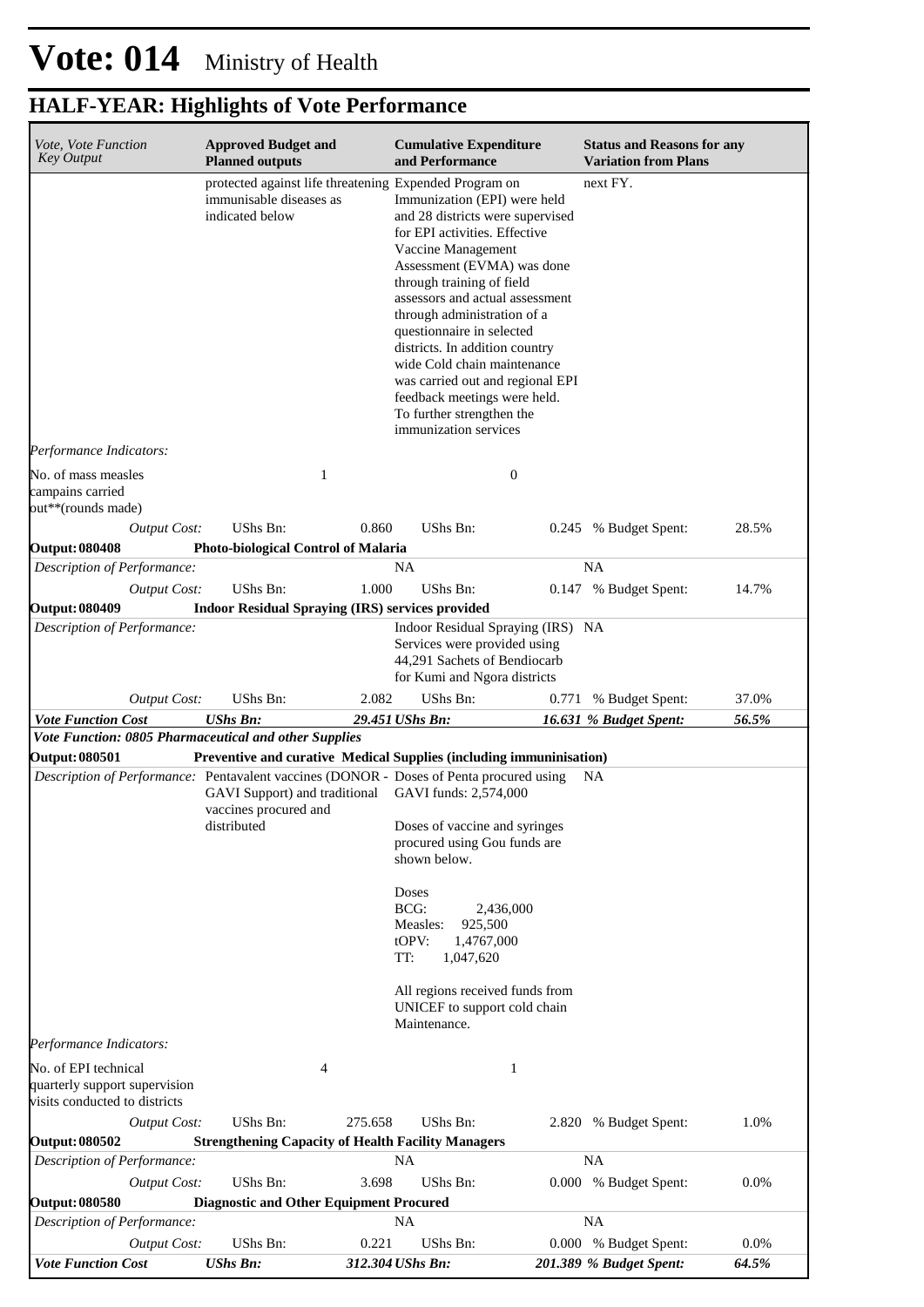| <i>Vote, Vote Function</i><br>Key Output | <b>Approved Budget and</b><br><b>Planned outputs</b>      | <b>Cumulative Expenditure</b><br>and Performance | <b>Status and Reasons for any</b><br><b>Variation from Plans</b> |       |  |  |  |  |  |  |
|------------------------------------------|-----------------------------------------------------------|--------------------------------------------------|------------------------------------------------------------------|-------|--|--|--|--|--|--|
|                                          | Vote Function: 0849 Policy, Planning and Support Services |                                                  |                                                                  |       |  |  |  |  |  |  |
| <i><b>Vote Function Cost</b></i>         | <b>UShs Bn:</b>                                           | 21.646 UShs Bn:                                  | 6.857 % Budget Spent:                                            | 31.7% |  |  |  |  |  |  |
| <b>Cost of Vote Services:</b>            | UShs $Bn$ :                                               | 577.131 <i>UShs Bn</i> :                         | $271.657$ % Budget Spent:                                        | 47.1% |  |  |  |  |  |  |

*\* Excluding Taxes and Arrears*

 UNDER THE QUALITY ASSURANCE DEPARTMENT (QAD); 3 Senior Management Committee meetings were held, Performance review meeting for Quarter 3 and 4 of FY 2013/14 conducted and report disseminated to stakeholders. QAD annual performance report for FY 2013/14 was compiled and submitted for incorporation in the Annual Health Sector Performance Report (AHSPR) .Half Year Government Annual Performance (HGAPR) for FY 2013/14 compiled and submitted to OPM and IHP+ report compiled and submitted, Health Sector component of the NDP report 2013/14 compiled and submitted, First and Second draft reports for the Client Satisfaction survey reviewed.Infection Prevention & Control Guidelines disseminated to 25 districts ,HFQAP Training of District Supervisors conducted in 14 district (Jinja, Mitooma, Bukwo, Budaka, Kibuku, Kween, Bulambuli, Mbale, Sironko, Kapchorwa, Busia, Manafwa, Butaleja and Pallisa), Pre-NHA/JRM visits to 16 selected districts conducted and field report was presented to JRM meeting in October 2014, Inspection visits were conducted for 35 districts. Quality improvement support supervision visits were conducted for 54 (STAR E, Rwenzori regions, STAR EC, NUHITES) districts. Client and Family Centered Care Assessment carried out in Fort Portal and Arua RRHS, Quality of care assessment conducted in 10 districts (Jinja, Mitooma, Bukwo, Budaka, Kibuku, Kween, Bulambuli, Mbale, Sironko, Kapchorwa, (Busia, Manafwa, Butaleja and Pallisa. Development of Client charters for the 8 RRHs (Mbarara, Kabale, Hoima, Lira, Arua, Soroti, Mubende and Naguru) was undertaken. The key client charter messages and guiding notes for developing client charters in General Hospital and Lower Level Units were all finalized..

#### COMMUNITY HEALTH DEPARTMENT

NUTRITION SECTION; Six meetings for World Breastfeeding Week were held at the Ministry of health (MoH) Head office and the World Breastfeeding week was launched . A national Nutrition Stake holders' meeting was held with 100 participants from national, regional and district level at Ridar Hotel –Seeta Mukono. Conducted training for 26 Biostasticians and 18 logistics officers in Nutrition and EPI data management in regions of Masaka, Kabale and Mbarara at Bravo Hotel - Masaka. Developed Final Draft of the Guideline for Positive Deviance Hearth (PDH) for Management of Community Based Malnutrition at Mpigi. Held four thematic Working Group meeting on Anaemia and nutrition. Trained health workers on the PDHearth guidelines and training manuals. Carried out EPI/Nutrition support supervision in the districts of Mpigi, Kayunga, Mukono, Luwero and Buvuma. This helped health workers in vaccine handling, temperature recording and record management. Developed the IMAM ITC,OTC and Community guidelines and training manuals. Developed growth Monitoring and Promotion Guidelines and finalized the road map to IYCF.

NON COMMUNICABLE DISEASES (NCD) ; Ten (10) health education meetings on Non communicable diseases and their risk factors were held in 10 health facilities (regional and health centre IVs) in the following districts; Wakiso, Mukono, Mityana, Buyikwe, Kampala, Kayunga, Masaka and Bugiri.A school drama competition to create awareness on NCDs and Screening for NCDs and their risk factors was held at Kazo Primary school in Wakiso district. Procured equipment and supplies to strengthen diabetic clinics in two regional referral Hospitals and Health centre IV. Drafted information and Education materials for Non communicable diseases. Organised school health education talks on non communicable diseases for six nominated schools in Kamuli and Mbale district. Community awareness sports event conducted in Mityana district to sensitize the population in regular physical activity to prevent non communicable diseases. Screening for NCDs and their risk factors was done in Mityana district.

REPRODUCTIVE HEALTH (RH); Family planning National conference was held at Serena Hotel Kampala. Mentoring Health workers on Emergency Obstetric and Newborn Care done in districts of: Shema, Masindi, Palisa and Kabale

A package on re-integration of fistula repaired clients was developed. Guidelines on teenage pregnancy management were developed by MOH and MOES and Maternal death surveillance and response was finalized. Health Workers were trained on Hepatitis E in Napak district.Fistula repair camps in 13 RRHs Mulago, Jinja, Mbale, Mbarara, Gulu. Moroto, Lira, Mubende, Hoima Mulago, Kabale, Gulu, Soroti, Virika, Masaka , Mbale, Kitovu Hoima, Arua and Virika Hospital were undertaken.

Finalized and Launched family planning costed implementation plan(FP-CIP) in Royale Imperial, Kampala. Family Planning Supervision and Mentoring and Pretesting of the FP Integrated guidelines was done in the districts of Gulu, Bundibugyo and Kitgum. Integrated Reproductive Health/Family Planning supervision in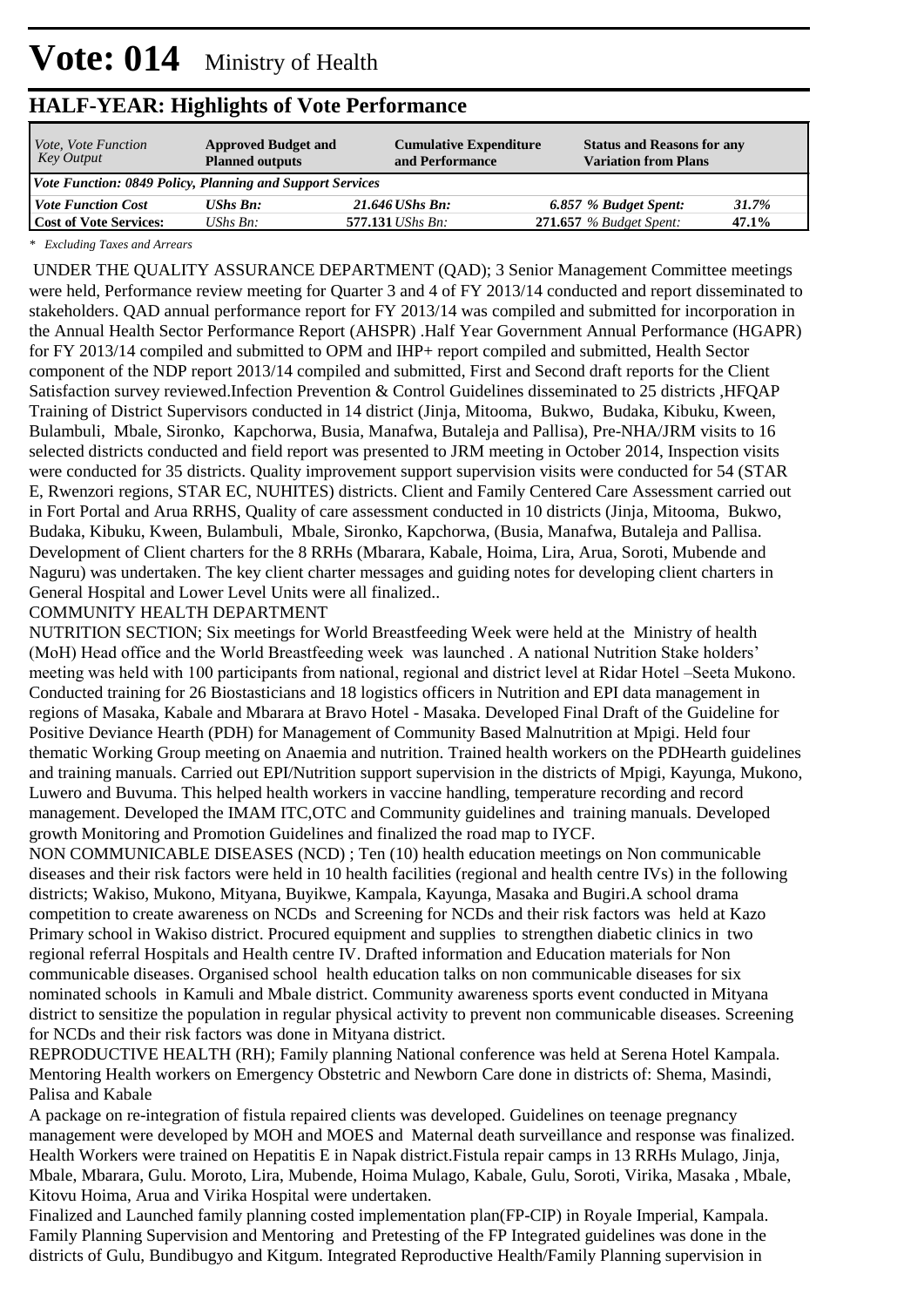### **HALF-YEAR: Highlights of Vote Performance**

Oyam and Yumbe. Total Market Approach [TMA] for Family Planing and Post Abortion Care conducted in Bukedea, Pallisa, Iganga, Mubende, Busia, Luwero, Buikwe and Mukono districts. Trained 55 service providers in family planning long term and permanent methods in Kaliro and Iganga Districts.Trained 600 Village health teams (VHTs) in Sayana press as Community based FP method in Katakwi, Kumi, Iganga, Amuria, Mubende, Gulu districts . Mentoring of Health workers in emergency maternal and newborn obstetric care (EMnOC) in Kabale, Buhweju, Sheema and Rubirizi districts. Reviewed Human rights and gender mainstreaming guidelines in reproductive health. Reviewed the training Curriculum on sexual and gender based violence (SGBV) clinical management. Launched the male involvement strategy , implementation guidelines, and training Manual, done in Entebbe. Safe motherhood day commemoration held in Tororo District. Follow up support supervision and on job mentoring on infant and maternal nutrition done.

ENVIRONMENTAL HEALTH (EH); Technical support supervision in the seven districts of Serere, Ngora, Soroti, Katakwi, Amuria, Kaberamaido, Dokolo and Amolatar under Uganda Sanitation Fund was undertaken.USF mid-term review carried out by the Water Supply and Sanitation Collaborative Council. Draft report presented to Senior Top Managers.

CHILD HEALTH (CH); Rolled out HBB plus training in 8 Karamoja districts and in Acholi sub-region. Finalised the national peri-natal audit report. Finalized and disseminated the national Protect Prevent Treat Implementation Framework. Trained in integrating use of Antenatal Corticosteroids (ACS) during preterm birth in 7 health facility in 5 districts (Mulago national Referral Hospital, Mubende and Hoima Regional Referral Hospitals, Kiboga and Kayunga District Hospitals,). Support supervision of the Village health workers implementing iCCM in 42 districts. Piloting a system for including iCCM medicines and commodities in the national supply chain system. Participatory Village planning and VHT mappings done in Kayunga and Sheema districts.

SCHOOL HEALTH (SH); Finalised school health policy and obtained census from the key stakeholders. Held a validation workshop for the School Health Policy (Kampala)Integrated Child and School Health support supervision in Gulu, Nakapiripirit, Mbale, Lira and Soroti. Support supervision in schools regarding implementation of Sexuality Education in the district of Nwoya in collaboration with Ministry of Education and Sports.Regional consultative meeting in the development of National Child Protection Strategy in collaboration with MGLSD;

PUBLIC HEALTH EMERGENCIES (PHE); Marburg outbreak in Kampala, Kasese, Mpigi and Kamwenge districts successfully controlled. Rapid / immediate response to PHE provided to 5 districts with suspected Marburg outbreak- Kampala, Mpigi, Kasese, Kamwenge and Wakiso. Weekly / monthly coordination / meetings on PHE held at district and central levels. The epidemic task force was key in coordination of Marburg response. Only one case was confirmed. A total of 197 contact were followed up for 21 days and non developed the disease.Rapid / immediate response to major PHE provided to all districts reporting PHEs. Disseminated guidelines and IEC materials to all district with focus on 30 districts which are highly prone major PHE. Weekly / monthly coordination / meetings on PHE held at district and central levels. Training of health workers on Ebola preparedness done with focus on country entry points.

HEALTH PROMOTION AND EDUCATION (HP&E); Supervision and monitoring of World Vision activities in North Rukiga. Held Health Promotion and Environmental Health Working Group meeting. Conducted technical support supervision in central region (Wakiso, Mpigi, Lwengo, Masaka , Bukomansimbi, Rakai, Lyantonde).Reviewed electronic and print messages on ITNs, Teenage pregnancy, Family planning. Film vans activities on SMC, EMTCT, Family planning, ANC services, Obstetric Fistula, breast feeding, ASRH, Adolescent health, HIV/AIDS, counseling in Kyegegwa, Kabale, Hoima, Buikwe, Arua, Gulu, Katakwi, Soroti, Serere, Bugiri, Iganda, Kamuli and Luwero.

Distributed IEC materials to 20 districts of including Oyam, Apac, Dokolo, Amuru, Kabarole, Kyenjojo, Mubende and Mityana. Supervision of the VHT activities in West-Nile and Lango sub-regions was done. Developed printed IEC materials for Marburg and Ebola; Posters, Leaflets, Fact sheet for business community, Poster for Health Workers, Question and Answer booklet. Distribution of IEC done in 25 districts. Developed and disseminated Marburg AND Ebola prevention and control messages on 40 radio and 54 radio stations respectively. Conducted regional orientation meetings for rolling out Obulamu campaign country wide. Orientated community leaders on Marburg/ Ebola prevention and control strategies in central, western districts; Kampala, Mukono, Wakiso, Mpigi, Kabarole, Kyegegwa, Kasese, Bundibugyo, Kamwenge. Held meetings with Healthy child project Mbarara. Technical support supervision conducted for the districts in eastern region (Busia, Tororo, Bugiri, Iganga, Jinja, Mayuge, Buikwe, Mukono). Social mobilization of Health Extension workers on disease control in Nakasongola, Bulisa, Kiryandongo, Kibale, Hoima, Masindi, Kasese, Budibugyo, Ntoroko, Kabale, Kisoro, Kanungu, Bushenyi and Sheema done.Community film show sensitisation on SMC, RTI, EMTCT, EPI, Malaria, Nutrition, Cholera, ANC services, Obstetric Fistula, breast feeding, ASRH,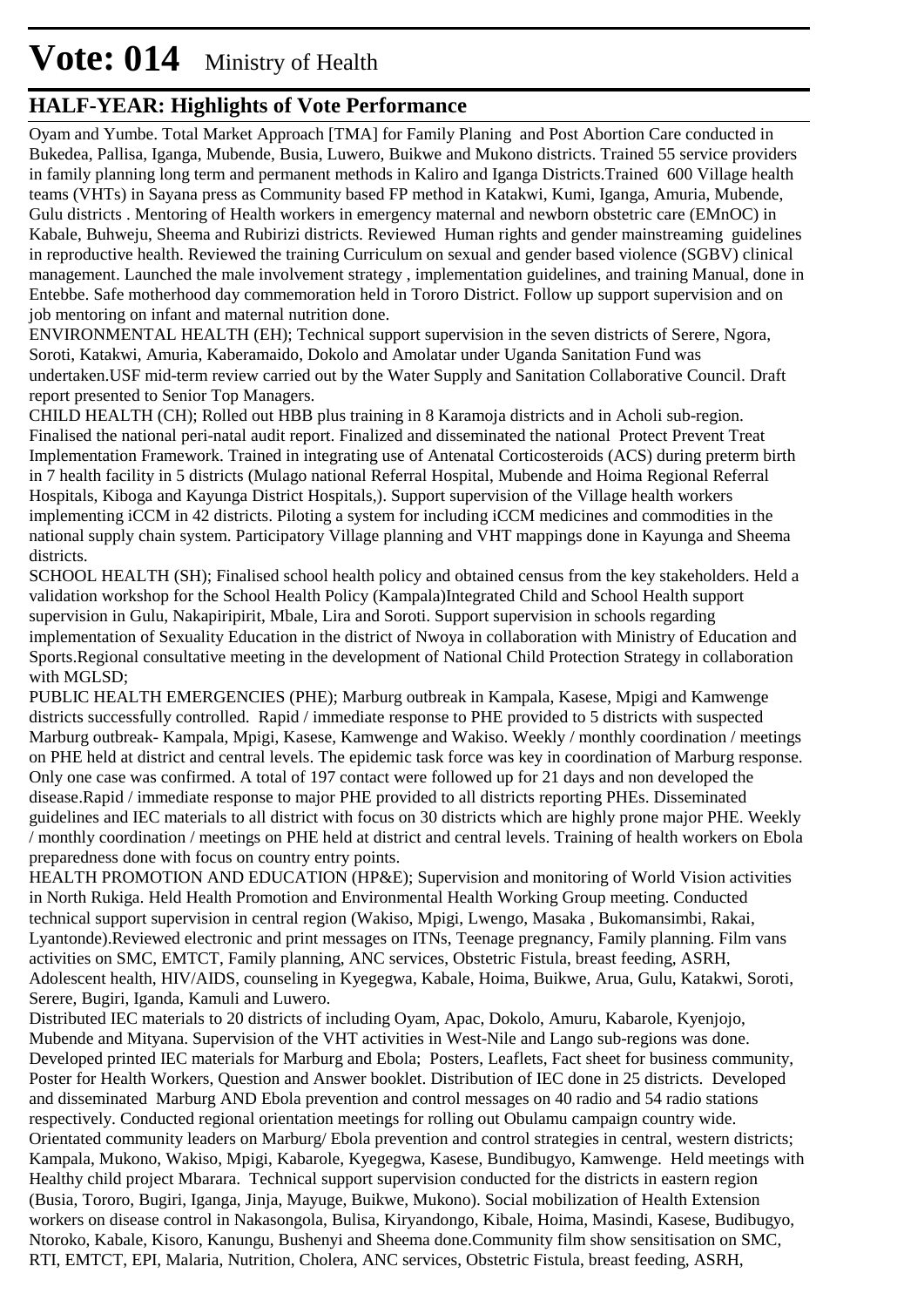### **HALF-YEAR: Highlights of Vote Performance**

Adolescent health, HIV/AIDS, counseling in Kirandongo, Jinja, Kyegegwa, Iganga, Wakiso, Kampala, Otuke, Lira, Dokolo, Arua, Kampala, Kabale, Hoima, Buikwe, Arua, Gulu, Katakwi, Soroti, Serere, Bugiri, Iganda, Kamuli and Luwero. Media Briefings on Marburg out breaks carried out. Fuel, stationary provided and vehicles maintained for daily office operations.

VECTOR CONTROL (VC);Mass treatment of Schistosomiasis in primary school children in Kamuli, Mubende, Dokolo, Nakasongola and Maracha districts. Parasitological Impact assessment of schistosomiasis control in Kaberamaido district. Reviewed and updated NTDs Master Plan. Held NTDs Technical Committee Meeting. Technical Support Supervision of Bilharzia control specific activities was done in Nebbi, Arua and Koboko districts

Support supervision of Lymphatic Filariasis program specific activities was done in the districts of Arua, Nebbi and Zombo. Transmission Assessment surveys done in Dokolo, Bundibugyo, Ntoroko, Abim, Kotido, Kaabong, Moroto, Nakapiripirit, Moroto and Napak districts. Trachoma impact assessments in Moroto, Kabong, Nakapiripirit, Amudat, Napak, Agago, Pader and Kotido. Trachoma baseline surveys in Kaberamaido, Bukedea, Katakwi and Amuria. Support supervision to sleeping sickness treatment centres done. Active screening for sleeping sickness was done in Dokolo district.Mapping of Schistosomiasis in suspected low endemic districts namely: Kibuku, Bukedea, Nakapiripirit, Napak, Zombo, Lyantonde, Sembabule and Sheema. Health infrastructure capacity assessment for management of Human African Trypanosomiasis conducted in Alebtong, Dokolo, Kaberamaido, Kole and Lira districts.Lymphatic Filariasis Transmission Assessment Surveys (TAS) carried out in the districts of Moroto, Napak, Kotido, Kaabong, Nakapiripirit and Amudat.

COMMUNITY ORAL HEALTH; Community oral health support supervision in Mityana, Mubende, Wakiso, Masaka, Mbarara, Lyantonde, Rakai, Sembabule, Kalungu, Mpigi, Budaka, Palisa, Bududa, Manafwa, Mityana, Mubende, Wakiso, Kyankwanzi, Budaka, Palisa, Manafwa, Lira, Apac, Amolatar and Kiryandongo . VETERINARY PUBLIC HEALTH (VPH); Technical support supervision on zoonotic disease and strengthening of brucellosis surveillance and laboratory diagnosis conducted in Nakaseke, Nakasongola, Masindi, Luwero Jinja, Kamuli, Iganga, Bugiri, Kaliro and Namayingo districts.Launched tsetse fly and typanosomiasis (T&T) awareness Day and opening of the T&T regional information centre for Northern Uganda at Dokolo district headquarters. The North Uganda districts to benefit from these activities are: Alebtong, Dokolo, Amolatar, Lira and Kaberamaido.

DISABILITY AND REHABILITATION; Held Consultative meetings to discuss the draft Advocacy Strategy on refractive errors (Kampala).). Planned for the activity to roll out the good practices in Tororo and Mbarara Districts.Sensitization of District local leaders on Wheel chair issues in Acholi Sub-region including identification, assessment, fitting and training the users and care takers of children with disabilities assessed in Mubende and Kabarole districts. Radio programs on refractive errors evaluated in Arua, Yumbe, Kitgum and Mbale.International Older persons day commemorated in Yumbe district. International White cane and World Sight Day commemorated in Kampala. Physiotherapy Annual general meeting held in Mulago, Kampala. Reviewed Strategies and priorities of the Wheel chair Committees children with disabilities assessed in Gulu and Lira district.

CONTROL OF DIARRHOEAL DISEASES (CDD); Cholera outbreaks in Arua, Namayingo and Moyo districts followed up and controlled. Cholera prone district supervised namely Kasese and Busia. Health workers trained to conduct enhanced cholera and diarrheal disease surveillance in the two districts. Aquatic cholera surveillance initiated using rapid tests.

UNDER THE PLANNING DEPARTMENT; The HMIS Quarterly Report for QTR 1 and 2 were generated from the DHIS2 for dissemination via email, Ghant chart for the HSDP has been concluded and the TWGs have received the tools to guide them on HSDP drafting. Preparatory work for Unified Data Validation Exercise was undertaken. Health System Strengthening and mentorship (mTRAc and DHIS2) done for Karamonja Region and Arua Koboko, Kitgum Padel, Agago and kabongo; HMIS Technical Support Supervision was undertaken in Rukungiri and kanungu Districts. Held three eHealth Technical Working meetings with stakeholders namely: Health Child Uganda Mbarara Science and Technology University project; UN Life Saving Commodities Initiatives; and UNICEF ICT4D Section held. Continuous update done of the Knowledge Management Portal that offers on line resources to supplement district libraries.

The National Health Insurance institutionalization plan was developed, the PHC Grant utilization guidelines for FY 2014/15 were prepared, two Health sector budget working group meeting were convened, FY 2013/14 Q4 and FY 2014/15 quarter 1 performance progress Report were prepared and submitted to MOFPED, The Budget frame work paper for FY 2015/16 was prepared and submitted to MoFPED for consideration, carried out project appraisal for projects under MOH, Held national negotiations with LGFC and ULGA, compiled health sector budget issues paper for FY 2015/16 for the MoFPED Local government regional budget consultative workshops. Undertook budget monitoring visits to Luuka LG, Iganga,Kamuli and Jinja LG.The draft National Health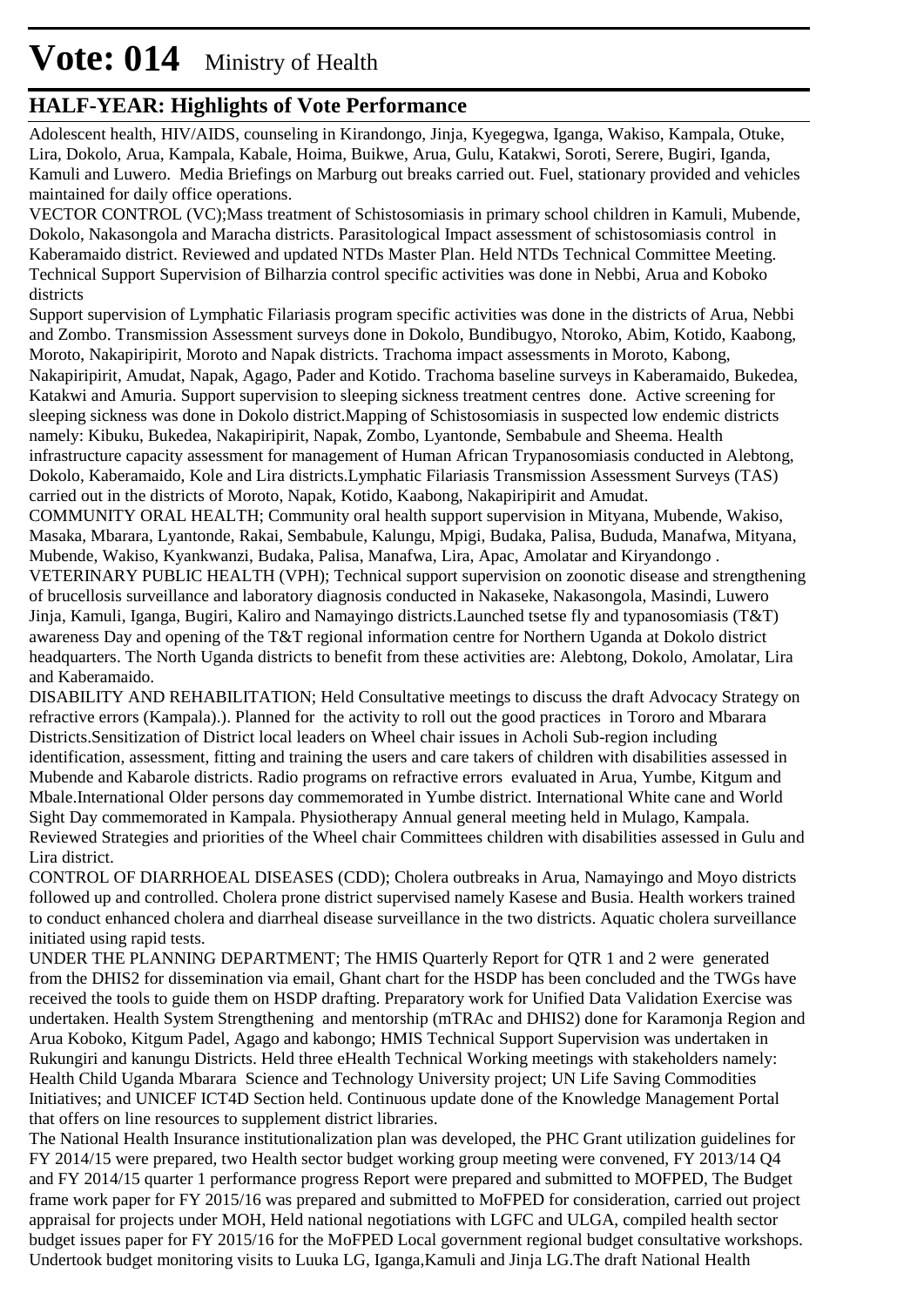### **HALF-YEAR: Highlights of Vote Performance**

Insurance Scheme bill was reviewed by the 1st Parliamentary council and Ministry of Fianance and sent back to Ministry of Health for improvement.

The NURSING DEPARTMENT conducted a Nurse leaders meeting and one support supervision visit to kagando Bwera ibanda hospitals,

THE NATIONAL DISEASE CONTROL DEPARTMENT continued to carry out disease surveillance activities which led to the detection, investigation and confirmed a Marburg outbreak in Kampala district. Weekly bulletins on disease surveillance were also produced for the 13 weeks in the quarter. Two technical meeting for the Expended Program on Immunization (EPI) were held and 28 districts were supervised for EPI activities. Effective Vaccine Management Assessment (EVMA) was done through training of field assessors and actual assessment through administration of a questionnaire in selected districts. In addition country wide Cold chain maintenance was carried out and regional EPI feedback meetings were held. To further strengthen the immunization services

Regarding Nodding disease control, 3 supervision visits were conducted in Pader-Atanga Treatment center, Kitgum general Hospital and Lamwo district. Six supervision visits were also conducted by the Gulu Regional Referral hospital . In addition the families taken to US for genetic study on Nodding disease were followed up. Furthermore, autopsy on 2 nodding disease associated deaths was conducted. To improve access to care for Nodding disease patients 106 outreaches were conducted; 5 in Gulu, 30 in Lamwo, 24 in Kitgum, 23 in Pader and 12 in Amuru. All health nodding disease treatment facilities received anti-convulsant medicines with no reports of stock out.Support supervision visits for Malaria, TB, HIV and onchocerciasis were conducted in all districts.

UNDER CLINICAL SERVICES DEPARTMENT; Held one medical Internship meeting for all Internship Training Centres (ITCs) however Induction was not conducted. Supported Surgical camps at Kaseses RRH, Mubende Masaka RRH. Supported Fistula camps and World Hepatitis day commemoration in Adjumani district. At least one routine medical equipment maintenance visit was conducted to 3 RRHS, 16GHs and 28HCIVs and Micro procurement of essential basic spare parts carried out. Laboratory medical equipment inventory collected for 3RRHs, 32GHs, 52HCIVs and 290HCIIIs in central region. Medical equipment inventory carried out in 290HCIIIs in central region in Mubende, Sembabule M& Lyantonde. Supplementary guidelines for disposal of medical equipment prepared, 22 technicians trained in maintenance of PIMA and Partec CD4 analyzers,27 technicians trained in maintenance of Anesthesia machines and patient monitors.

Maintenance of 18 X-ray machines, 46 Ultrasound scanners and medical equipment for 46 HCIV theatres was carried out under the ongoing ORET phase II service contracts.

The pharmacy division produced 3 stock status reports, 165 health workers trained in logistic management of vaccines, Support supervision on medicine management focusing on RH and FP commodities in 125 health facilities in 25 districts, Reviewed the 2013/2014 annual pharmaceutical sector, Concept note on revising EMLU to include UN life saving commodities in place . Implementation of agreed intervention is on going in MBALE and GULU RRH evaluation report expected in 3 quarter

UNDER THE SUPPORT TO MULAGO HOSPITAL CONSTRUCTION PROJECT (MKCHAP) :60 middle level managers from Mulago Hospital completed training in governance, leadership and management. 15 medical workers from Mulago hospital completed 3 months renal transplant training in India. The supervision of civil works for Kawempe, Kiruddu and Lower Mulago are ongoing and the consultants submit monthly reports. The Construction works for Kawempe Hospital is at level 10 slab out of 11 levels while the construction work at Kirrudu Hospital is at level 9 out of 11 levels. The contractor for the renovation work of Lower Mulago commenced work during the second quarter.

THE UGANDA HEALTH SYSTEMS STRENGTHENING PROJECT; Construction is in progress at 9 Hospitals including: Iganga, Nakaseke, Kiryandongo, Anaka, Moyo, Nebbi, Entebbe and Moroto Regional Referral Hospitals. Some of the buildings have been roofed and finishing works are ongoing.Medical equipment was delivered and installed and is now in use at selected health facilities (46 health facilities supported by UHSSP for general and specialized equipment and 230 health facilities for Emergency Obstetric and Neonatal care equipment). For the equipment that was rejected by NACME, the Ministry has obtained clearance from Solicitor General to replace such equipment through competitive bidding after the suppliers delayed to replace them within the contract period. During FY 2014/15, 95 scholarships were awarded in additional to several ongoing scholarships awarded in previous FYs.

19 ambulances were procured through the United Nations Office for Project Services and the first batch arrived in Kampala while another 9 ambulances arrived in Mombasa and are expected in Kampala by end of January 2015.

Using available funds, the Ministry is evaluating bids for renovation of 26 HCIVs. The HCIVs include: Kasanda, Kiganda, Ngoma, Mwera, Kyantungo, Kikamulo, Kabuyanda, Mwizi, Kitwe, Rubare, Aboke, Aduku, Bwijanga,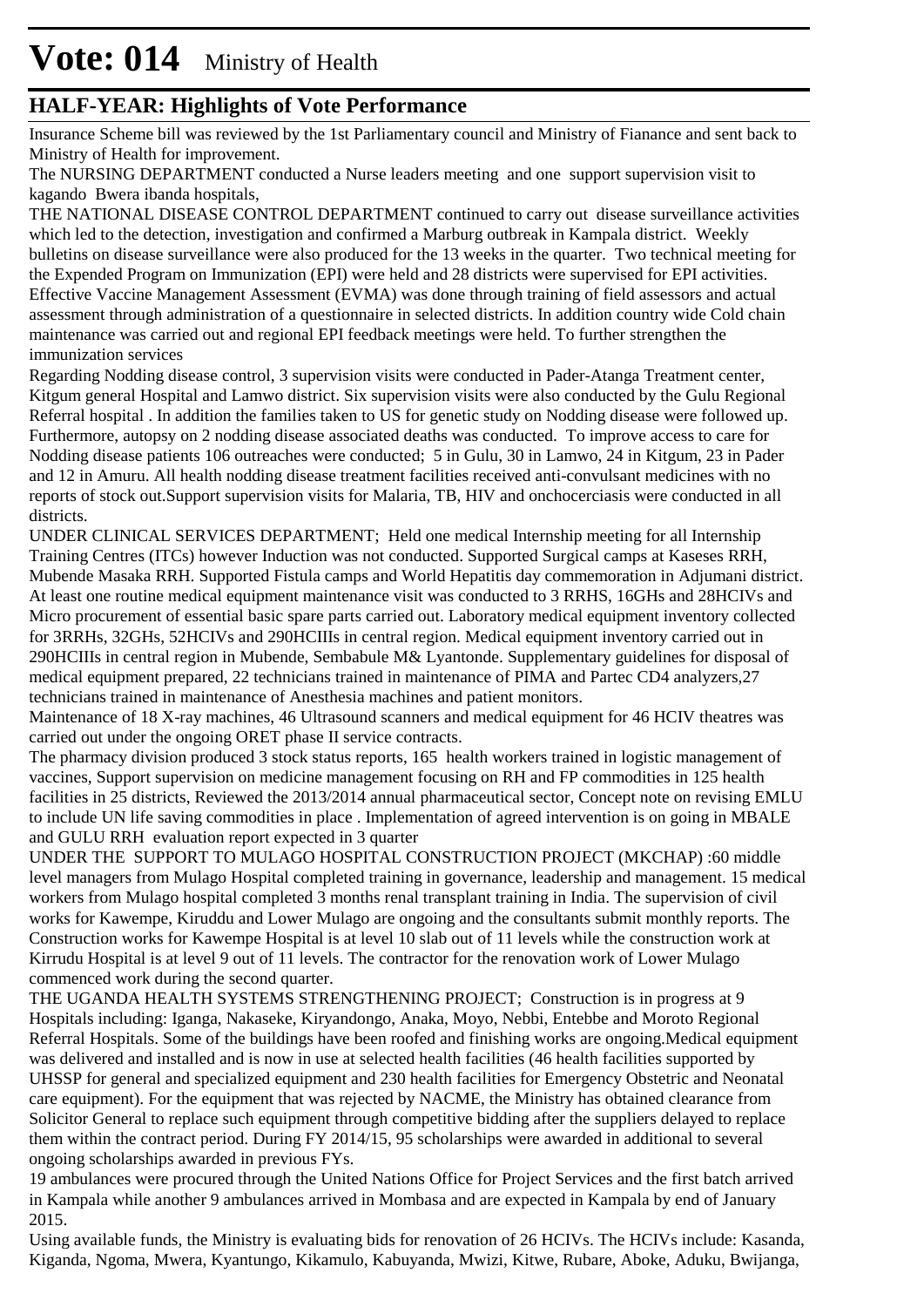Bullisa, Padibe, Atyak, Obongi, Pakwach, Buvuma, Budondo, Ntenjeru-Kojja, Buyinja, Nankoma, Bugono, Kiyunga, Kibuku and Budaka.

The Ministry still awaits the decision of the World Bank on the approval of US\$ 90 million for Phase II funding to renovate 13 Hospitals namely: Apac, Itojo, Buwenge, Kitgum, Masindi, Bukwo, Bugiri, Pallisa, Abim, Kitagata and Atutur General Hospitals and Moroto and Mubende RRH.

UNDER THE GAVI PROJECT; 2,000,000 dozes of Penta were procured using GAVI funds, 2,116,000 BCG Doses: 850,000 dozes of Measles,12,698,000 dozes of tOPV , 1,047,620 dozes TT, Syringes 5ml:5,192,100 Syringes (0.05ml): 748,800 ,Syringes (0.5ml): 828,800,All regions received funds from UNICEF to support cold chain Maintenance. The tripartite agreement between GoU, UNICEF and GAVI was signed. A national team was trained on Polio Campaign including Micro planning during the quarter. District supervisors for the polio Campaign were trained and dispatched to districts to prepare them and supervise the campaign that is planned for 17th - 19th Jan 2015.UNFPA used PATH to carry out an assessment of VHT system. The activity ended in Dec 2014 and a report is yet to be shared. GAVI has Contacted Catholic Relief Services (CRS) over the possibility of Managing the construction of the CVS. CRS has shared with GAVI and MoH the bills of quantities and budget estimates for the construction of district staff houses and medical stores which will be shared with Top Mgt of MoH in January 2015.Procurement and installation of generators for CVS, regional hubs and solar energy in 26 new houses will be done as part of CVS and staff houses construction. The tripartite agreement between Gou, GAVI and UNICEF was signed during the quarter. This has paved way for UNICEF to initiate procurements process. According to UNICEFs procurement plan, these procurements are expected by June 2015 EAST AFRICAN PUBLIC HEALTH LABARATORY PROJECT; trained 20 and 50 Health workers from satellite sites in Laboratory Management Information System and internal audit respectively, conducted 2 disease surveillance and response cross boarder meeting. Conducted 2 visits to the 5 project sites for data collection and harmonization visits. Construction of the National TB Reference Labaratory at Butabika has reached roofing level. Consultant to undertake the installation of ventilation system at NTRL was procured. GLOBAL FUND PROJECT; Medicines and Pharmaceutical products, Health products and Health equipment such as ARVs, Cotrimoxazole, HIV Test Kits and Laboratory Reagents procured through the Pooled Procurement Management (PPM), Procurement Supply Chain Management (PSM). A Study to monitor uptake of PMTCT services in communities is in its final stage. Most At Risk Populations (MARPS) were mobilised through their Peer Groups. Procured 12 Micro-buses,300 PCs Office Furniture Computers (96) , Printers (12), Projectors (12) and Computers (150) for RPMTs regions ,Paid consultancy fees on Professional services to support linkages of the Armed Forces on HIV/AIDS , TB & Malaria Programs, Quarterly Performance reviews, Office rent for the RPMTs paid, Office running expenses paid , Trained 64 RPMTs on District Health Information Systems (DHIS 2)

Anti-TB 2nd Line Drugs for Multi -Drug Resistance (MDR -TB) Patients Prevalence Survey payments effected ,Paid courier services for routine surveillance of samples, Procured Laboratory services for MDRTB patients, Procured Lofloxacine,2nd Line, Anti- Tb Drugs for MDR patients, Annual fees to the Green Light Committee were paid.

Paid PSM Costs associated with the procurement of ACTs, RDTs,& Laboratory supplies which include, Air ticket, Packing, storage and distribution, Conducted RDT and Microscopy External Quality Assurance, Carried out mid term review of Malaria strategic plan , Developed Uganda malaria reduction strategy, supported implementation of Malaria Data base, Adoption of Existing IEC Materials into 8 Commonly spoken languages in Uganda, Malaria Vector surveilance and insecticide resistance monitoring, as well as Strengthening Human& Material resource Capacity at the program .

Conducted mass campaign senstization on the use of LLIN, Trained National supervisors, National level training of Master Trainers for Distribution of LLINs, Regional sensitization of Political, Civil religious and opinion leaders in different Regions on LLINS, Training of Data Entrants, Revision and Production of tools ( Training , registration materials plus logistics), Conducted Regional stakeholders Meeting, Sub -County Level Supervision, LLINS Transportation, Distribution and storage Activities / Costs Loading and offloading, Store management, security Cleaning Fumigation and locks.

UNDER THE REHABILITATION OF HEALTH FACILITIES IN WESTERN UGANDA PROJECT; Contracts were signed with the winning firms for Equipping Fort Portal regional referral hospital and Construction and equipping of OPD complex with causality unit and theaters in Hoima and Kabale hospitals in August 2014. Started Construction works at Kabale and Hoima hospital.

Equipment orders for equipping Fortportal Regional Regional officers placed and manufacture of equipment commenced and held 2 monthly site meetings for both Kabale and Hoima.

UNDER THE DISTRICT INFRASTRUCTURE SUPPORT PROGRAMME (DISP).Procurement of framework contract for maintenance of imaging equipment for 41 X-ray machines and 66 Ultrasound scanners started.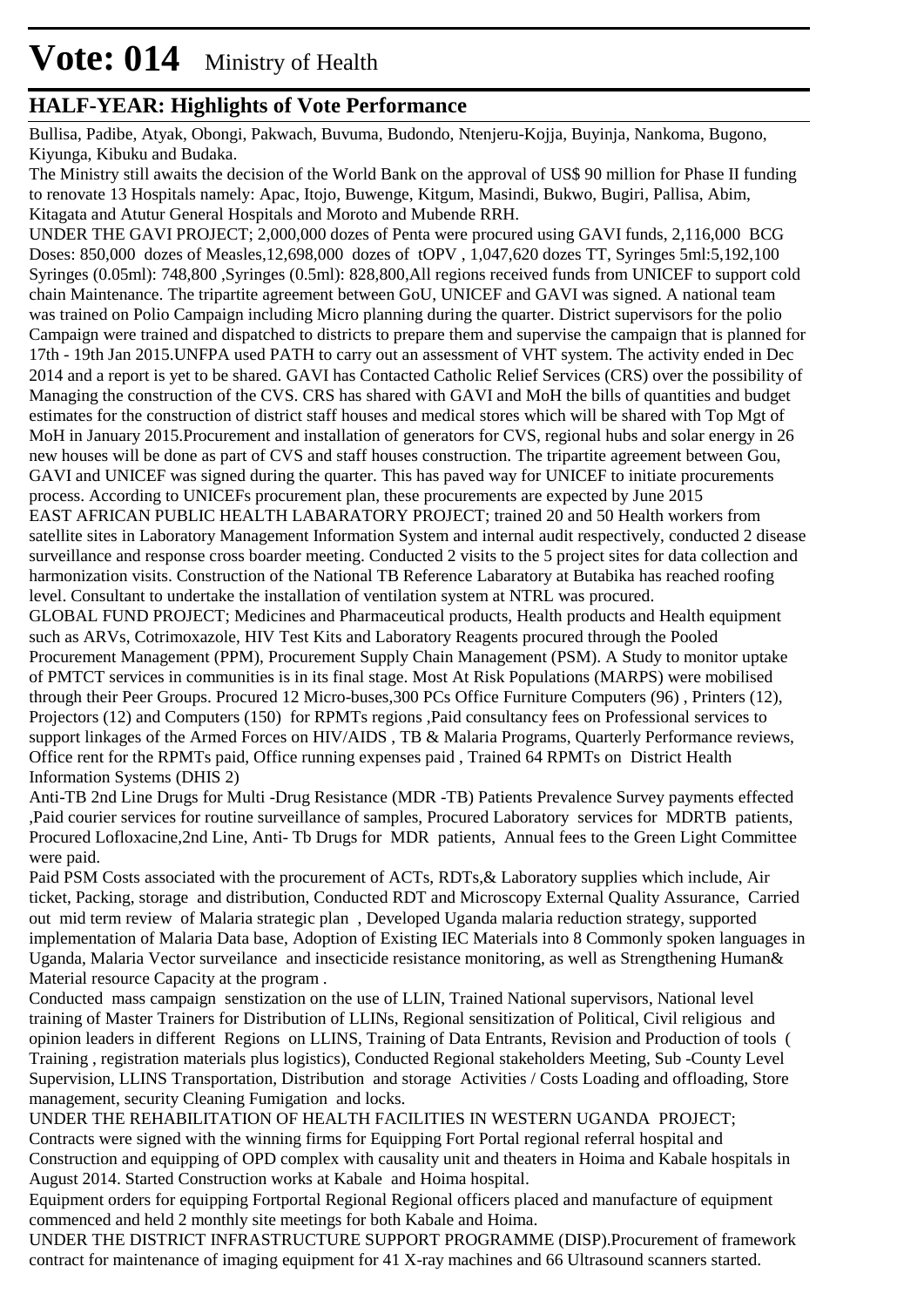### **HALF-YEAR: Highlights of Vote Performance**

Review of information submitted by districts for upgrading and establishment of health centres carried out. Monthly technical supervision carried out at Fort Portal, Hoima, Naguru and Mulago Hospitals. Carried out verification of information submitted by districts for upgrading and establishment of health centres. Data collection for health facilities inventory started. Maternity / General Ward and staff houses completed OPD roofing completed.

#### **Table V2.2: Implementing Actions to Improve Vote Performance**

| <b>Planned Actions:</b>                                                                                                                                                                                                                         | <b>Actual Actions:</b>                                                                                                                                                                                                        | <b>Reasons for Variation</b> |
|-------------------------------------------------------------------------------------------------------------------------------------------------------------------------------------------------------------------------------------------------|-------------------------------------------------------------------------------------------------------------------------------------------------------------------------------------------------------------------------------|------------------------------|
| Vote: 014 Ministry of Health                                                                                                                                                                                                                    |                                                                                                                                                                                                                               |                              |
| Vote Function: 08 01 Sector Monitoring and Quality Assurance                                                                                                                                                                                    |                                                                                                                                                                                                                               |                              |
| Client Charter disseminated to all districts. Development of Client charters for the 8<br>Client satisfaction survey disseminated                                                                                                               | regional referral hospitals; the key client<br>charter messages and guiding notes for<br>developing client charters was all<br>finalised. Procurement process for<br>printing has been initiated                              | <b>NA</b>                    |
| Vote Function: 08 49 Policy, Planning and Support Services                                                                                                                                                                                      |                                                                                                                                                                                                                               |                              |
| The sector shall, continue Implementing<br>the motivation and retention strategy for<br>health workers, the hard to reach<br>incentive scheme to all districts involved<br>and build capacity for management<br>functions for health facilities | The sector has implemented the<br>motivation and retention strategy for<br>health workers and hard to reach                                                                                                                   | <b>NA</b>                    |
| Vote: 014 Ministry of Health                                                                                                                                                                                                                    |                                                                                                                                                                                                                               |                              |
| Vote Function: 08 03 Health Research                                                                                                                                                                                                            |                                                                                                                                                                                                                               |                              |
| Implement research health policy and the<br>strategic plan                                                                                                                                                                                      | The implementation of the health reserch<br>policy is being undertaken by the research<br>institutions including; UNHRO, UVRI and<br><b>NCRI</b>                                                                              | No Variance                  |
| Vote Function: 08 04 Clinical and public health                                                                                                                                                                                                 |                                                                                                                                                                                                                               |                              |
| Implement the M&E strategy.                                                                                                                                                                                                                     | The ministry has solicited for funds from<br>development partners to supplement the<br>limited GOU allocated for the support<br>supervision activities and improve their<br>regularity                                        | <b>NA</b>                    |
| Operationalise the VHT strategy in 36<br>poorly performing districts                                                                                                                                                                            | VHT strategy has been operationalised in<br>the districts above                                                                                                                                                               | <b>NA</b>                    |
| Vote Function: 08 49 Policy, Planning and Support Services                                                                                                                                                                                      |                                                                                                                                                                                                                               |                              |
| National Health Information Strategy<br>(NHIS) implemented                                                                                                                                                                                      | National Health information strategy is<br>being implemented in all districts.                                                                                                                                                | <b>NA</b>                    |
| Vote: 014 Ministry of Health                                                                                                                                                                                                                    |                                                                                                                                                                                                                               |                              |
| Vote Function: 08 05 Pharmaceutical and other Supplies                                                                                                                                                                                          |                                                                                                                                                                                                                               |                              |
| Further continue implementing the<br>Government Policy on procurement of<br>medicines and medical supplies                                                                                                                                      | With support from GAVI, there is<br>improved supply chain management. All<br>regions received funds from UNICEF to<br>support cold chain Maintenance. The<br>District Cold Chain Technicians<br>participated in the activity. | <b>NA</b>                    |

### *V3: Details of Releases and Expenditure*

*This section provides a comprehensive summary of the outputs delivered by the Vote and further details of Vote expenditures by Vote Function and Expenditure Item.*

#### **Table V3.1: GoU Releases and Expenditure by Output\***

| <b>Billion Uganda Shillings</b>                                       | Approved<br><b>Budget</b> | <b>Released</b> | <b>Spent</b> | $%$ GoU<br><b>Budget</b> | $%$ GoU<br><b>Budget</b> | $%$ GoU<br>Releases |  |
|-----------------------------------------------------------------------|---------------------------|-----------------|--------------|--------------------------|--------------------------|---------------------|--|
|                                                                       |                           |                 |              | Released                 | <b>Spent</b>             | <i>Spent</i>        |  |
| VF:0801 Sector Monitoring and Quality Assurance                       | 0.81                      | 0.30            | 0.28         | 37.7%                    | 34.8%                    | 92.3%               |  |
| Class: Outputs Provided                                               | 0.81                      | 0.30            | 0.28         | 37.7%                    | 34.8%                    | 92.3%               |  |
| 080101 Sector performance monitored and evaluated                     | 0.23                      | 0.10            | 0.09         | 41.9%                    | 38.2%                    | 91.2%               |  |
| 080102 Standards and guidelines disseminated                          | 0.07                      | 0.03            | 0.02         | 36.3%                    | $27.2\%$                 | 74.9%               |  |
| 080103 Support supervision provided to Local Governments and referral | 0.39                      | 0.14            | 0.13         | 35.2%                    | 34.3%                    | 97.5%               |  |
| hospitals                                                             |                           |                 |              |                          |                          |                     |  |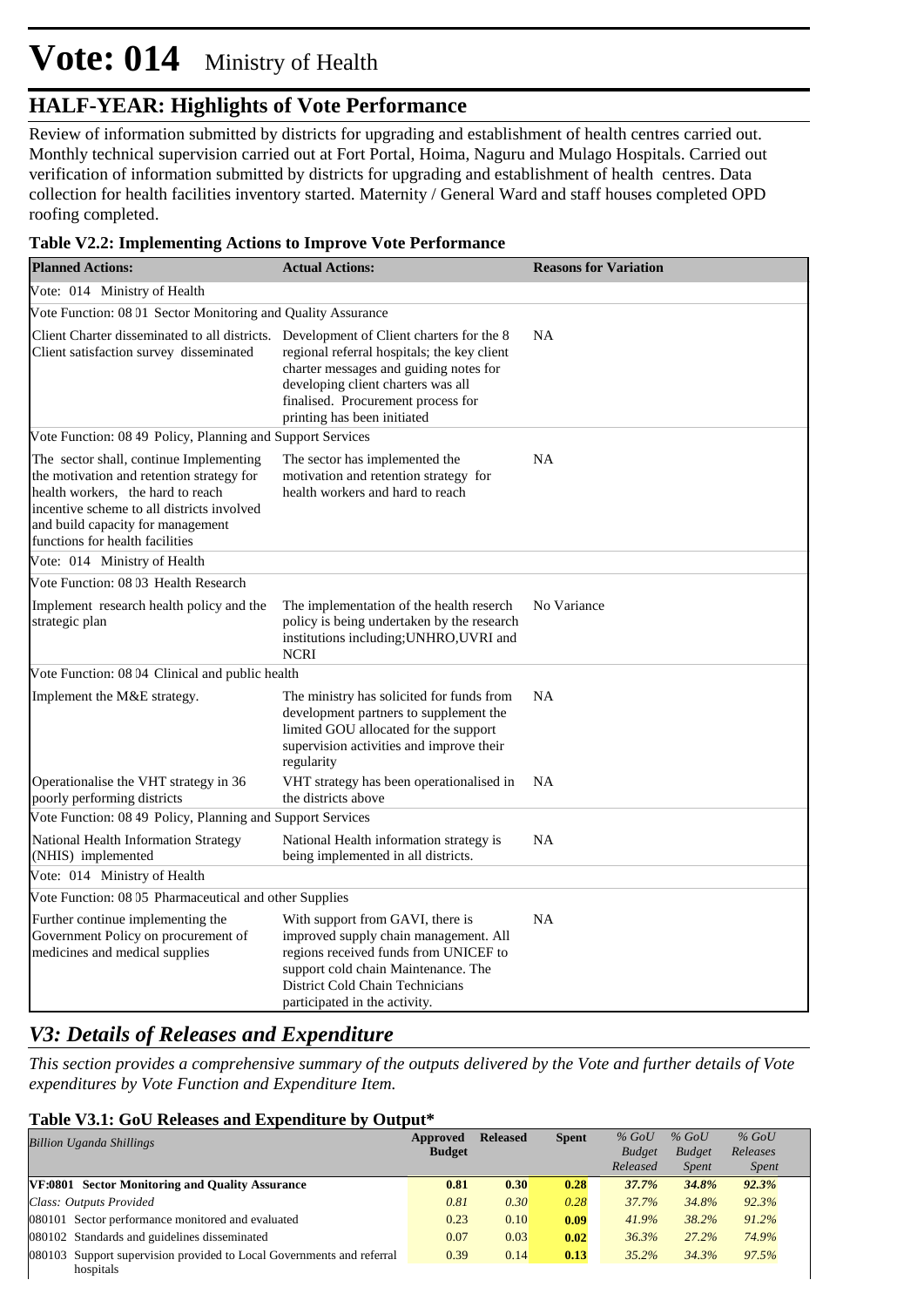| 080104 Standards and guidelines developed                                                                       | 0.11  | 0.04  | 0.04        | 39.2%   | 34.8%   | 88.9%   |  |
|-----------------------------------------------------------------------------------------------------------------|-------|-------|-------------|---------|---------|---------|--|
| VF:0802 Health systems development                                                                              | 4.46  | 1.47  | 0.59        | 32.9%   | 13.2%   | 40.1%   |  |
| Class: Outputs Provided                                                                                         | 2.30  | 0.92  | 0.59        | 40.0%   | 25.6%   | 64.1%   |  |
| 080201 Monitoring, Supervision and Evaluation of Health Systems                                                 | 2.30  | 0.92  | 0.59        | 40.0%   | 25.6%   | 64.1%   |  |
| Class: Capital Purchases                                                                                        | 2.16  | 0.55  | 0.00        | 25.3%   | $0.0\%$ | $0.0\%$ |  |
| 080272 Government Buildings and Administrative Infrastructure                                                   | 0.58  | 0.15  | 0.00        | 25.0%   | $0.0\%$ | $0.0\%$ |  |
| 080275 Purchase of Motor Vehicles and Other Transport Equipment                                                 | 0.46  | 0.15  | 0.00        | 33.1%   | $0.0\%$ | $0.0\%$ |  |
| 080276 Purchase of Office and ICT Equipment, including Software                                                 | 0.12  | 0.00  | 0.00        | $0.0\%$ | $0.0\%$ | N/A     |  |
| 080280 Hospital Construction/rehabilitation                                                                     | 1.00  | 0.25  | 0.00        | 25.0%   | $0.0\%$ | $0.0\%$ |  |
| VF:0803 Health Research                                                                                         | 2.41  | 1.14  | 1.00        | 47.2%   | 41.3%   | 87.6%   |  |
| Class: Outputs Provided                                                                                         | 0.95  | 0.48  | 0.42        | 50.0%   | 44.1%   | 88.1%   |  |
| 080303 Research coordination                                                                                    | 0.95  | 0.48  | 0.42        | 50.0%   | 44.1%   | 88.1%   |  |
| Class: Outputs Funded                                                                                           | 1.46  | 0.66  | 0.58        | 45.3%   | 39.6%   | 87.3%   |  |
| 080351 Specialised Medical Research in HIV/AIDS and Clinical Care<br>(JCRC)                                     | 0.24  | 0.12  | 0.06        | 50.0%   | 25.0%   | 50.0%   |  |
| 080352 Support to Uganda National Health Research<br>Organisation(UNHRO)                                        | 1.22  | 0.54  | 0.52        | 44.4%   | 42.5%   | 95.6%   |  |
| VF:0804 Clinical and public health                                                                              | 21.21 | 15.90 | 15.29       | 75.0%   | 72.1%   | 96.2%   |  |
| Class: Outputs Provided                                                                                         | 14.78 | 12.89 | 12.37       | 87.2%   | 83.7%   | 96.0%   |  |
| 080401 Community health services provided (control of communicable<br>and non communicable diseases)            | 3.16  | 1.16  | 1.08        | 36.7%   | 34.3%   | 93.5%   |  |
| 080402 Clinical health services provided (infrastructure, pharmaceutical,<br>integrated curative)               | 1.86  | 0.75  | 0.73        | 40.4%   | 39.6%   | 98.0%   |  |
| 080403 National endemic and epidemic disease control services provided                                          | 2.84  | 8.81  | 8.59        | 310.2%  | 302.4%  | 97.5%   |  |
| 080404 Technical support, monitoring and evaluation of service<br>providers and facilities                      | 0.38  | 0.16  | 0.16        | 43.1%   | 41.0%   | 95.3%   |  |
| 080405 Immunisation services provided                                                                           | 0.86  | 0.29  | 0.24        | 33.7%   | 28.5%   | 84.5%   |  |
| 080408 Photo-biological Control of Malaria                                                                      | 1.00  | 0.29  | 0.15        | 28.5%   | 14.7%   | 51.7%   |  |
| 080409 Indoor Residual Spraying (IRS) services provided                                                         | 2.08  | 0.77  | 0.77        | 37.0%   | 37.0%   | 100.0%  |  |
| 080410 Maintenance of medical and solar equipment                                                               | 0.40  | 0.10  | 0.10        | 25.0%   | 24.1%   | 96.3%   |  |
| 080411 Coordination of clinical and public health emergencies including<br>the response to the nodding syndrome | 2.20  | 0.57  | 0.55        | 25.8%   | 25.2%   | 97.7%   |  |
| Class: Outputs Funded                                                                                           | 6.43  | 3.01  | 2.92        | 46.8%   | 45.4%   | 97.0%   |  |
| 080451 Medical Intern Services                                                                                  | 6.43  | 3.01  | 2.92        | 46.8%   | 45.4%   | 97.0%   |  |
| VF:0805 Pharmaceutical and other Supplies                                                                       | 8.21  | 4.84  | 4.49        | 59.0%   | 54.7%   | 92.7%   |  |
| Class: Outputs Provided                                                                                         | 8.21  | 4.84  | 4.49        | 59.0%   | 54.7%   | 92.7%   |  |
| 080501 Preventive and curative Medical Supplies (including<br>immuninisation)                                   | 3.20  | 2.82  | 2.82        | 88.1%   | 88.1%   | 100.0%  |  |
| 080503 Monitoring and Evaluation Capacity Improvement                                                           | 5.01  | 2.02  | 1.67        | 40.4%   | 33.3%   | 82.6%   |  |
| VF:0849 Policy, Planning and Support Services                                                                   | 12.03 | 4.46  | 3.66        | 37.1%   | 30.4%   | 82.0%   |  |
| Class: Outputs Provided                                                                                         | 9.63  | 3.78  | 3.50        | 39.2%   | 36.3%   | 92.6%   |  |
| 084901 Policy, consultation, planning and monitoring services                                                   | 3.67  | 1.31  | <b>1.16</b> | 35.6%   | 31.6%   | 88.5%   |  |
| 084902 Ministry Support Services                                                                                | 3.93  | 1.63  | 1.55        | 41.5%   | 39.5%   | 95.3%   |  |
| 084903 Ministerial and Top Management Services                                                                  | 1.32  | 0.60  | 0.57        | 45.7%   | 42.8%   | 93.6%   |  |
| 084904 Health Sector reforms including financing and national health<br>accounts                                | 0.71  | 0.23  | 0.22        | 32.8%   | 30.9%   | 94.1%   |  |
| Class: Outputs Funded                                                                                           | 2.40  | 0.69  | 0.16        | 28.5%   | 6.7%    | 23.6%   |  |
| 084951 Transfers to International Health Organisation                                                           | 0.20  | 0.09  | 0.05        | 42.5%   | 25.0%   | 58.8%   |  |
| 084952 Health Regulatory Councils                                                                               | 0.30  | 0.13  | 0.11        | 41.7%   | 36.3%   | 87.0%   |  |
| 084953 Support to Health Workers recruited at HC III and IV                                                     | 1.90  | 0.48  | 0.00        | 25.0%   | 0.2%    | 0.6%    |  |
| <b>Total For Vote</b>                                                                                           | 49.13 | 28.11 | 25.31       | 57.2%   | 51.5%   | 90.0%   |  |

*\* Excluding Taxes and Arrears*

### **Table V3.2: 2015/16 GoU Expenditure by Item**

| <b>Billion Uganda Shillings</b>                           | Approved<br><b>Budget</b> | <b>Releases</b> | <b>Expend-</b><br>iture | % Budged<br><b>Released</b> | % Budget<br><b>Spent</b> | %Releases<br><b>Spent</b> |
|-----------------------------------------------------------|---------------------------|-----------------|-------------------------|-----------------------------|--------------------------|---------------------------|
| <b>Output Class: Outputs Provided</b>                     | 36.68                     | 23.21           | 21.65                   | 63.3%                       | 59.0%                    | 93.3%                     |
| 211101 General Staff Salaries                             | 5.75                      | 2.87            | 2.73                    | 50.0%                       | 47.5%                    | 95.0%                     |
| 211102 Contract Staff Salaries (Incl. Casuals, Temporary) | 3.22                      | 1.61            | 1.24                    | 50.0%                       | 38.4%                    | 76.8%                     |
| $ 211103$ Allowances                                      | 1.23                      | 0.44            | 0.43                    | 35.7%                       | 34.7%                    | 97.3%                     |
| 212101 Social Security Contributions                      | 0.17                      | 0.09            | 0.05                    | 51.2%                       | 30.7%                    | 60.0%                     |
| 213001 Medical expenses (To employees)                    | 0.11                      | 0.03            | 0.03                    | 25.0%                       | 23.5%                    | 94.2%                     |
| 213002 Incapacity, death benefits and funeral expenses    | 0.03                      | 0.01            | 0.01                    | 25.0%                       | 25.0%                    | 100.0%                    |
| 221001 Advertising and Public Relations                   | 0.36                      | 0.09            | 0.07                    | 25.0%                       | 18.7%                    | 74.6%                     |
| 221002 Workshops and Seminars                             | 1.03                      | 0.29            | 0.27                    | 27.9%                       | 26.6%                    | 95.4%                     |
| 221003 Staff Training                                     | 1.37                      | 0.46            | 0.30                    | 33.4%                       | 22.0%                    | 66.0%                     |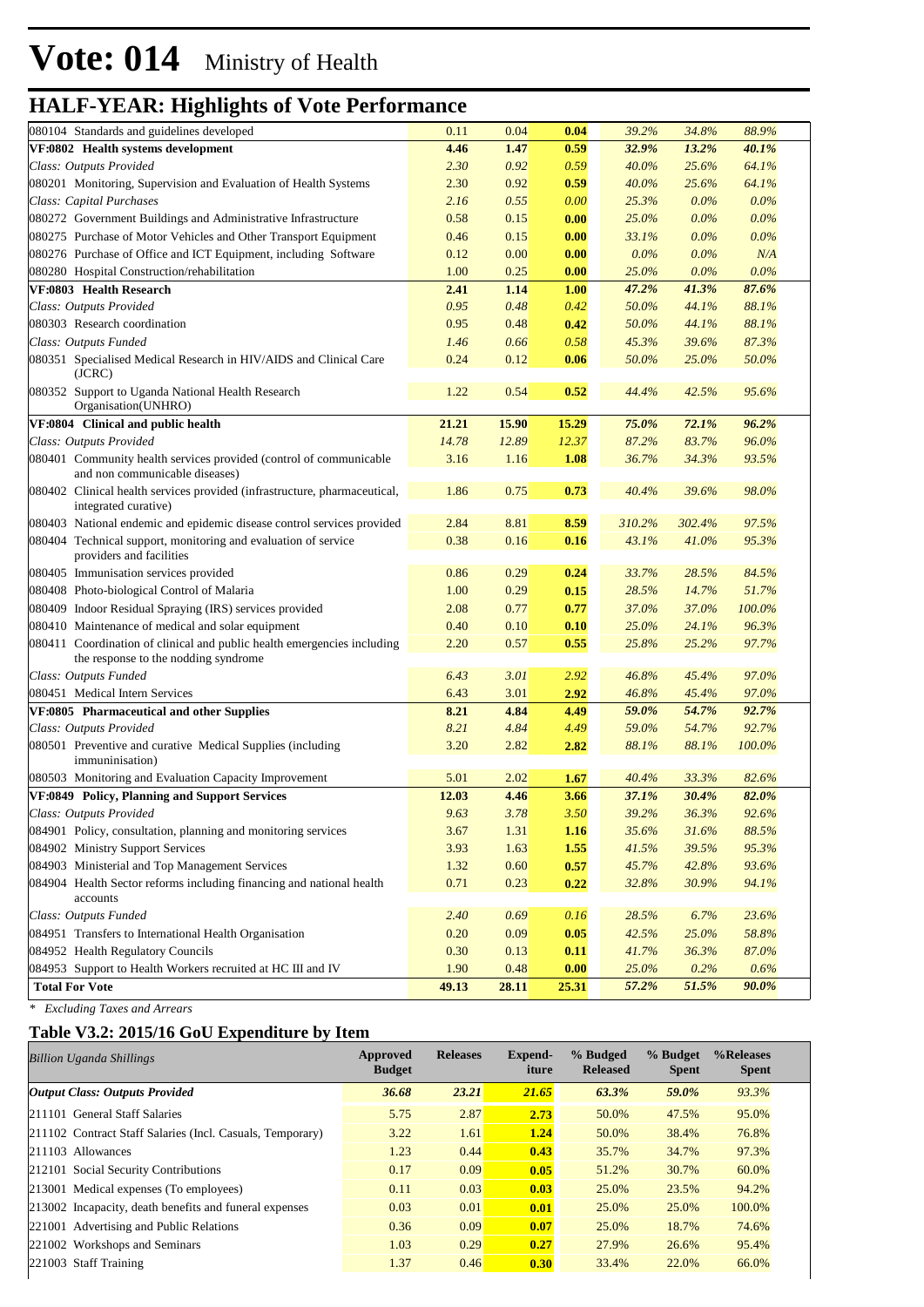| <b>Billion Uganda Shillings</b>                            | <b>Approved</b><br><b>Budget</b> | <b>Releases</b> | <b>Expend-</b><br>iture | % Budged<br><b>Released</b> | % Budget<br><b>Spent</b> | %Releases<br><b>Spent</b> |
|------------------------------------------------------------|----------------------------------|-----------------|-------------------------|-----------------------------|--------------------------|---------------------------|
| 221005 Hire of Venue (chairs, projector, etc)              | 0.10                             | 0.03            | 0.02                    | 25.0%                       | 21.8%                    | 87.2%                     |
| 221007 Books, Periodicals & Newspapers                     | 0.05                             | 0.01            | 0.01                    | 31.2%                       | 26.2%                    | 84.0%                     |
| 221008 Computer supplies and Information Technology (IT)   | 0.11                             | 0.03            | 0.02                    | 27.5%                       | 22.3%                    | 81.0%                     |
| 221009 Welfare and Entertainment                           | 0.39                             | 0.16            | 0.16                    | 40.7%                       | 40.5%                    | 99.5%                     |
| 221010 Special Meals and Drinks                            | 0.00                             | 0.00            | 0.00                    | 25.0%                       | 25.0%                    | 100.0%                    |
| 221011 Printing, Stationery, Photocopying and Binding      | 1.31                             | 0.46            | 0.37                    | 35.4%                       | 28.3%                    | 80.0%                     |
| 221012 Small Office Equipment                              | 0.05                             | 0.02            | 0.02                    | 34.1%                       | 31.0%                    | 91.1%                     |
| 221016 IFMS Recurrent costs                                | 0.05                             | 0.03            | 0.03                    | 48.1%                       | 48.1%                    | 99.9%                     |
| 221017 Subscriptions                                       | 0.00                             | 0.00            | 0.00                    | 50.0%                       | 50.0%                    | 100.0%                    |
| 221020 IPPS Recurrent Costs                                | 0.03                             | 0.01            | 0.01                    | 25.0%                       | 25.0%                    | 99.9%                     |
| 222001 Telecommunications                                  | 0.13                             | 0.06            | 0.04                    | 43.6%                       | 30.4%                    | 69.8%                     |
| 222002 Postage and Courier                                 | 0.01                             | 0.01            | 0.00                    | 39.3%                       | 21.4%                    | 54.5%                     |
| 222003 Information and communications technology (ICT)     | 0.04                             | 0.01            | 0.01                    | 25.0%                       | 23.2%                    | 92.8%                     |
| 223001 Property Expenses                                   | 0.24                             | 0.06            | 0.06                    | 25.0%                       | 24.9%                    | 99.8%                     |
| 223005 Electricity                                         | 0.32                             | 0.13            | 0.13                    | 41.7%                       | 41.7%                    | 100.0%                    |
| 223006 Water                                               | 0.14                             | 0.07            | 0.07                    | 50.0%                       | 50.0%                    | 100.0%                    |
| 223007 Other Utilities- (fuel, gas, firewood, charcoal)    | 0.28                             | 0.10            | 0.07                    | 37.6%                       | 23.8%                    | 63.2%                     |
| 224001 Medical and Agricultural supplies                   | 6.02                             | 7.53            | 7.40                    | 125.1%                      | 123.0%                   | 98.3%                     |
| 225001 Consultancy Services- Short term                    | 1.20                             | 0.33            | 0.30                    | 27.8%                       | 25.1%                    | 90.4%                     |
| 225002 Consultancy Services-Long-term                      | 0.16                             | 0.04            | 0.00                    | 25.0%                       | 0.5%                     | 1.9%                      |
| 225003 Taxes on (Professional) Services                    | 1.50                             | 0.47            | 0.29                    | 31.6%                       | 19.5%                    | 61.7%                     |
| 227001 Travel inland                                       | 4.97                             | 1.70            | <b>1.70</b>             | 34.2%                       | 34.1%                    | 99.7%                     |
| 227002 Travel abroad                                       | 0.83                             | 0.46            | 0.43                    | 55.0%                       | 51.7%                    | 94.0%                     |
| 227004 Fuel, Lubricants and Oils                           | 1.60                             | 0.67            | 0.67                    | 41.9%                       | 41.6%                    | 99.1%                     |
| 228002 Maintenance - Vehicles                              | 0.69                             | 0.22            | 0.16                    | 32.2%                       | 23.6%                    | 73.4%                     |
| 228003 Maintenance – Machinery, Equipment & Furniture      | 0.75                             | 0.19            | 0.17                    | 25.1%                       | 23.1%                    | 92.0%                     |
| $228004$ Maintenance – Other                               | 0.57                             | 0.14            | 0.00                    | 25.0%                       | 0.5%                     | 2.0%                      |
| 273101 Medical expenses (To general Public)                | 1.85                             | 0.46            | 0.46                    | 25.0%                       | 24.8%                    | 99.2%                     |
| 282181 Extra-Ordinary Items (Losses/Gains)                 | 0.00                             | 3.92            | 3.92                    | N/A                         | N/A                      | 100.0%                    |
| <b>Output Class: Outputs Funded</b>                        | 10.29                            | 4.35            | 3.66                    | 42.3%                       | 35.5%                    | 84.0%                     |
| 262101 Contributions to International Organisations (Curre | 0.20                             | 0.09            | 0.05                    | 42.5%                       | 25.0%                    | 58.8%                     |
| 263104 Transfers to other govt. Units (Current)            | 3.12                             | 1.02            | 0.52                    | 32.6%                       | 16.7%                    | 51.2%                     |
| 263204 Transfers to other govt. Units (Capital)            | 0.30                             | 0.13            | 0.11                    | 41.7%                       | 36.3%                    | 87.0%                     |
| 264101 Contributions to Autonomous Institutions            | 6.43                             | 3.01            | 2.92                    | 46.8%                       | 45.4%                    | 97.0%                     |
| 264102 Contributions to Autonomous Institutions (Wage Su   | 0.24                             | 0.12            | 0.06                    | 50.0%                       | 25.0%                    | 50.0%                     |
| <b>Output Class: Capital Purchases</b>                     | 6.40                             | 0.91            | 0.00                    | 14.2%                       | $0.0\%$                  | 0.0%                      |
| 231001 Non Residential buildings (Depreciation)            | 1.58                             | 0.40            | 0.00                    | 25.0%                       | 0.0%                     | 0.0%                      |
| 231004 Transport equipment                                 | 0.46                             | 0.15            | 0.00                    | 33.1%                       | 0.0%                     | 0.0%                      |
| 231005 Machinery and equipment                             | 0.12                             | 0.00            | 0.00                    | 0.0%                        | 0.0%                     | N/A                       |
| 312105 Taxes on Buildings & Structures                     | 3.30                             | 0.36            | 0.00                    | 10.9%                       | 0.0%                     | 0.0%                      |
| 312204 Taxes on Machinery, Furniture & Vehicles            | 0.94                             | 0.00            | 0.00                    | 0.0%                        | 0.0%                     | N/A                       |
| <b>Output Class: Arrears</b>                               | 0.37                             | 0.37            | 0.37                    | 100.0%                      | 100.0%                   | $100.0\%$                 |
| 321612 Water arrears(Budgeting)                            | 0.07                             | 0.07            | 0.07                    | 100.0%                      | 100.0%                   | 100.0%                    |
| 321614 Electricity arrears (Budgeting)                     | 0.30                             | 0.30            | 0.30                    | 100.0%                      | 100.0%                   | 100.0%                    |
| <b>Grand Total:</b>                                        | 53.75                            | 28.84           | 25.68                   | 53.7%                       | 47.8%                    | 89.0%                     |
| <b>Total Excluding Taxes and Arrears:</b>                  | 49.13                            | 28.11           | 25.31                   | 57.2%                       | 51.5%                    | 90.0%                     |

### **Table V3.3: GoU Releases and Expenditure by Project and Programme\***

| <b>Billion Uganda Shillings</b>                        | Approved<br><b>Budget</b> | <b>Released</b> | <b>Spent</b> | $%$ GoU<br><b>Budget</b><br>Released | $%$ GoU<br><b>Budget</b><br><i>Spent</i> | $%$ GoU<br>Releases<br><b>Spent</b> |  |
|--------------------------------------------------------|---------------------------|-----------------|--------------|--------------------------------------|------------------------------------------|-------------------------------------|--|
| VF:0801 Sector Monitoring and Quality Assurance        | 0.81                      | 0.30            | 0.28         | 37.7%                                | 34.8%                                    | 92.3%                               |  |
| <b>Recurrent Programmes</b>                            |                           |                 |              |                                      |                                          |                                     |  |
| 03<br><b>Ouality Assurance</b>                         | 0.81                      | 0.30            | 0.28         | 37.7%                                | 34.8%                                    | 92.3%                               |  |
| VF:0802 Health systems development                     | 4.46                      | 1.47            | 0.59         | 32.9%                                | 13.2%                                    | 40.1%                               |  |
| Development Projects                                   |                           |                 |              |                                      |                                          |                                     |  |
| 0216<br>District Infrastructure Support Programme      | 1.40                      | 0.35            | 0.01         | $25.0\%$                             | $1.0\%$                                  | 3.8%                                |  |
| HSRPII - Kmuli & Kisoro Districts<br>0223              | 0.00                      | 0.00            | 0.00         | N/A                                  | N/A                                      | N/A                                 |  |
| Rehab. Of Health Facilities in Eastern Region<br>0232  | 0.00                      | 0.00            | 0.00         | N/A                                  | N/A                                      | N/A                                 |  |
| Rehabilitation of Regional Referral Hospitals<br>1004. | 0.00                      | 0.00            | 0.00         | N/A                                  | N/A                                      | N/A                                 |  |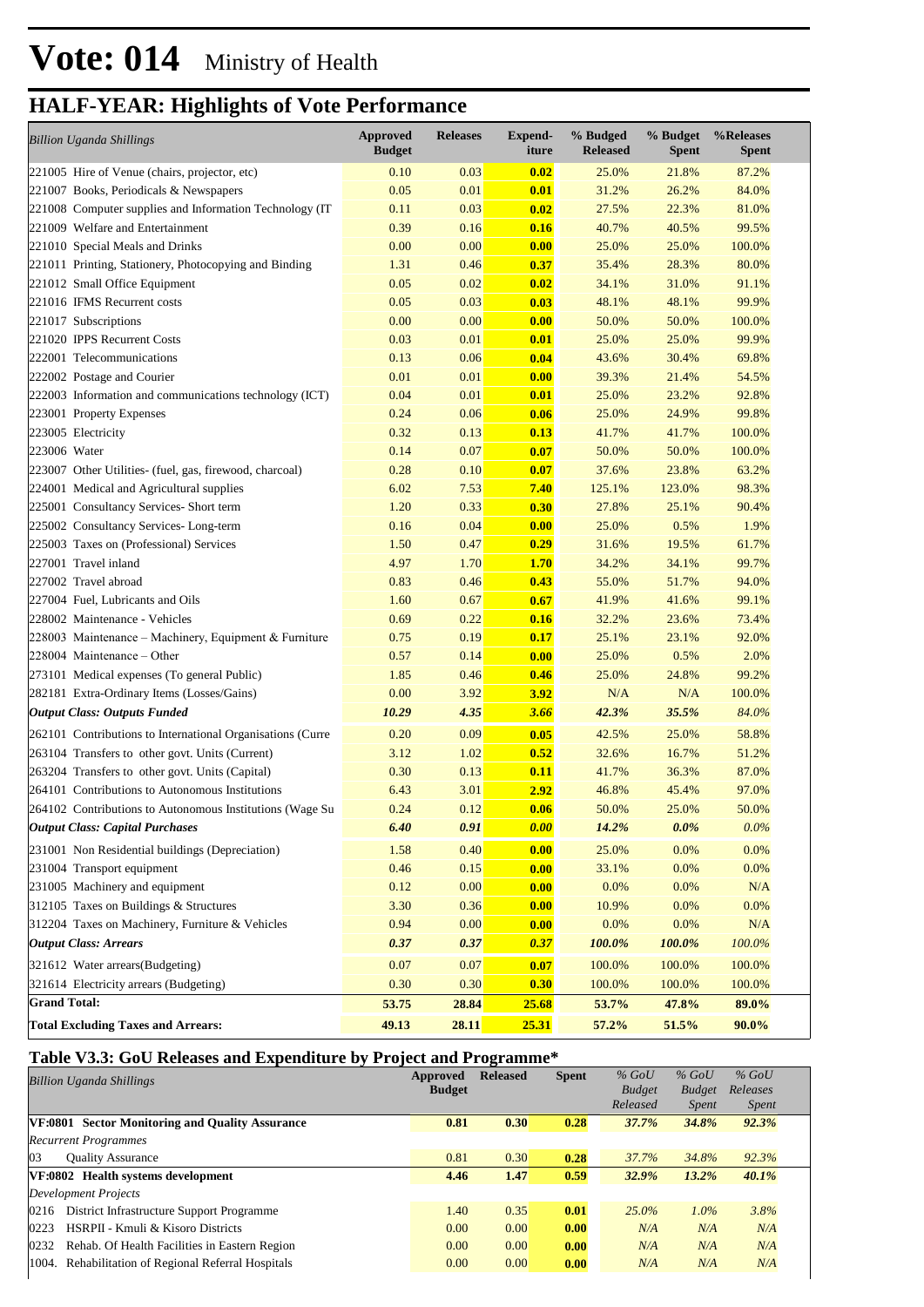|      | ပ                                                                  |       |       |       |        |         |         |  |
|------|--------------------------------------------------------------------|-------|-------|-------|--------|---------|---------|--|
| 1027 | <b>Insitutional Support to MoH</b>                                 | 1.01  | 0.22  | 0.00  | 22.0%  | $0.0\%$ | $0.0\%$ |  |
| 1094 | Energy for rural transformation programme                          | 0.00  | 0.00  | 0.00  | N/A    | N/A     | N/A     |  |
| 1123 | Health Systems Strengthening                                       | 0.40  | 0.18  | 0.16  | 44.3%  | 40.5%   | 91.5%   |  |
| 1185 | Italian Support to HSSP and PRDP                                   | 0.00  | 0.00  | 0.00  | N/A    | N/A     | N/A     |  |
| 1187 | Support to Mulago Hospital Rehabilitation                          | 0.85  | 0.39  | 0.26  | 45.9%  | 30.4%   | 66.3%   |  |
| 1243 | Rehabilitation and Construction of General Hospitals               | 0.00  | 0.00  | 0.00  | N/A    | N/A     | N/A     |  |
| 1314 | Rehabilitation and Equiping of Health Facilities in Western Region | 0.00  | 0.00  | 0.00  | N/A    | N/A     | N/A     |  |
| 1315 | Construction of Specialised Neonatal and Maternal Unit in          | 0.80  | 0.33  | 0.15  | 40.8%  | 19.3%   | 47.3%   |  |
|      | Mulago Hospital                                                    |       |       |       |        |         |         |  |
|      | VF:0803 Health Research                                            | 2.41  | 1.14  | 1.00  | 47.2%  | 41.3%   | 87.6%   |  |
|      | <b>Recurrent Programmes</b>                                        |       |       |       |        |         |         |  |
| 04   | <b>Research Institutions</b>                                       | 2.17  | 1.02  | 0.94  | 46.9%  | 43.2%   | 92.1%   |  |
| 05   | <b>JCRC</b>                                                        | 0.24  | 0.12  | 0.06  | 50.0%  | 25.0%   | 50.0%   |  |
|      | VF:0804 Clinical and public health                                 | 21.21 | 15.90 | 15.29 | 75.0%  | 72.1%   | 96.2%   |  |
|      | <b>Recurrent Programmes</b>                                        |       |       |       |        |         |         |  |
| 06   | Community Health                                                   | 3.11  | 1.12  | 1.08  | 36.0%  | 34.8%   | 96.6%   |  |
| 07   | <b>Clinical Services</b>                                           | 8.89  | 3.93  | 3.82  | 44.2%  | 43.0%   | 97.2%   |  |
| 08   | National Disease Control                                           | 8.73  | 10.67 | 10.28 | 122.2% | 117.8%  | 96.4%   |  |
| 11   | <b>Nursing Services</b>                                            | 0.18  | 0.09  | 0.08  | 50.0%  | 45.7%   | 91.4%   |  |
|      | <b>Development Projects</b>                                        |       |       |       |        |         |         |  |
| 0229 | National Population Programme                                      | 0.00  | 0.00  | 0.00  | N/A    | N/A     | N/A     |  |
| 0233 | Rights to Health and Nutrition                                     | 0.00  | 0.00  | 0.00  | N/A    | N/A     | N/A     |  |
| 1148 | Public Health Laboratory strengthening project                     | 0.25  | 0.05  | 0.02  | 21.0%  | 8.4%    | 40.0%   |  |
| 1218 | <b>Uganda Sanitation Fund Project</b>                              | 0.05  | 0.04  | 0.00  | 75.0%  | $0.0\%$ | $0.0\%$ |  |
|      | VF:0805 Pharmaceutical and other Supplies                          | 8.21  | 4.84  | 4.49  | 59.0%  | 54.7%   | 92.7%   |  |
|      | <b>Recurrent Programmes</b>                                        |       |       |       |        |         |         |  |
| 09   | <b>Shared National Services</b>                                    | 0.00  | 0.00  | 0.00  | N/A    | N/A     | N/A     |  |
|      | Development Projects                                               |       |       |       |        |         |         |  |
| 0220 | Global Fund for AIDS, TB and Malaria                               | 5.01  | 2.02  | 1.67  | 40.4%  | 33.3%   | 82.6%   |  |
| 0221 | Health Sector Programme Support                                    | 0.00  | 0.00  | 0.00  | N/A    | N/A     | N/A     |  |
| 0891 | Donor Support to the Health Sector                                 | 0.00  | 0.00  | 0.00  | N/A    | N/A     | N/A     |  |
| 1141 | Gavi Vaccines and HSSP                                             | 3.20  | 2.82  | 2.82  | 88.1%  | 88.1%   | 100.0%  |  |
|      | VF:0849 Policy, Planning and Support Services                      | 12.03 | 4.46  | 3.66  | 37.1%  | 30.4%   | 82.0%   |  |
|      | <b>Recurrent Programmes</b>                                        |       |       |       |        |         |         |  |
| 01   | Headquarters                                                       | 7.24  | 2.74  | 2.10  | 37.9%  | 29.1%   | 76.7%   |  |
| 02   | Planning                                                           | 4.38  | 1.54  | 1.38  | 35.2%  | 31.5%   | 89.4%   |  |
| 10   | <b>Internal Audit Department</b>                                   | 0.42  | 0.18  | 0.18  | 42.7%  | 42.4%   | 99.4%   |  |
|      | Development Projects                                               |       |       |       |        |         |         |  |
| 0980 | Development of Social Health Initiative                            | 0.00  | 0.00  | 0.00  | N/A    | N/A     | N/A     |  |
| 1145 | <b>Institutional Capacity Building</b>                             | 0.00  | 0.00  | 0.00  | N/A    | N/A     | N/A     |  |
|      | <b>Total For Vote</b>                                              | 49.13 | 28.11 | 25.31 | 57.2%  | 51.5%   | 90.0%   |  |

*\* Excluding Taxes and Arrears*

#### **Table V3.4: External Financing Releases and Expenditure by Project and Programme\***

|      | <b>Billion Uganda Shillings</b>                                    | Approved      | <b>Released</b> | <b>Spent</b> | $%$ GoU       | $%$ GoU       | $%$ GoU      |  |
|------|--------------------------------------------------------------------|---------------|-----------------|--------------|---------------|---------------|--------------|--|
|      |                                                                    | <b>Budget</b> |                 |              | <b>Budget</b> | <b>Budget</b> | Releases     |  |
|      |                                                                    |               |                 |              | Released      | <i>Spent</i>  | <i>Spent</i> |  |
|      | VF:0802 Health systems development                                 | 206.05        | 44.91           | 44.91        | 21.8%         | 21.8%         | 100.0%       |  |
|      | <b>Development Projects</b>                                        |               |                 |              |               |               |              |  |
| 1123 | <b>Health Systems Strengthening</b>                                | 80.61         | 12.80           | 12.80        | 15.9%         | 15.9%         | 100.0%       |  |
| 1187 | Support to Mulago Hospital Rehabilitation                          | 55.83         | 30.76           | 30.76        | 55.1%         | 55.1%         | 100.0%       |  |
| 1243 | Rehabilitation and Construction of General Hospitals               | 12.59         | 0.00            | 0.00         | $0.0\%$       | $0.0\%$       | N/A          |  |
| 1314 | Rehabilitation and Equiping of Health Facilities in Western Region | 43.58         | 0.00            | 0.00         | $0.0\%$       | $0.0\%$       | N/A          |  |
| 1315 | Construction of Specialised Neonatal and Maternal Unit in          | 13.44         | 1.35            | 1.35         | $10.0\%$      | $10.0\%$      | 100.0%       |  |
|      | Mulago Hospital                                                    |               |                 |              |               |               |              |  |
|      | VF:0804 Clinical and public health                                 | 8.24          | 1.34            | 1.34         | 16.3%         | 16.3%         | 100.0%       |  |
|      | <b>Development Projects</b>                                        |               |                 |              |               |               |              |  |
| 1148 | Public Health Laboratory strengthening project                     | 5.11          | 1.34            | 1.34         | 26.2%         | 26.2%         | 100.0%       |  |
| 1218 | <b>Uganda Sanitation Fund Project</b>                              | 3.13          | 0.00            | 0.00         | $0.0\%$       | $0.0\%$       | N/A          |  |
|      | VF:0805 Pharmaceutical and other Supplies                          | 304.09        | 313.23          | 196.90       | 103.0%        | 64.7%         | 62.9%        |  |
|      | <b>Development Projects</b>                                        |               |                 |              |               |               |              |  |
| 0220 | Global Fund for AIDS, TB and Malaria                               | 255.80        | 237.63          | 196.45       | 92.9%         | 76.8%         | 82.7%        |  |
| 1141 | Gavi Vaccines and HSSP                                             | 48.29         | 75.60           | 0.45         | 156.6%        | $0.9\%$       | 0.6%         |  |
|      | VF:0849 Policy, Planning and Support Services                      | 9.62          | 3.43            | 3.20         | 35.7%         | 33.3%         | 93.3%        |  |
|      | <b>Development Projects</b>                                        |               |                 |              |               |               |              |  |
| 1145 | <b>Institutional Capacity Building</b>                             | 9.62          | 3.43            | 3.20         | 35.7%         | 33.3%         | 93.3%        |  |